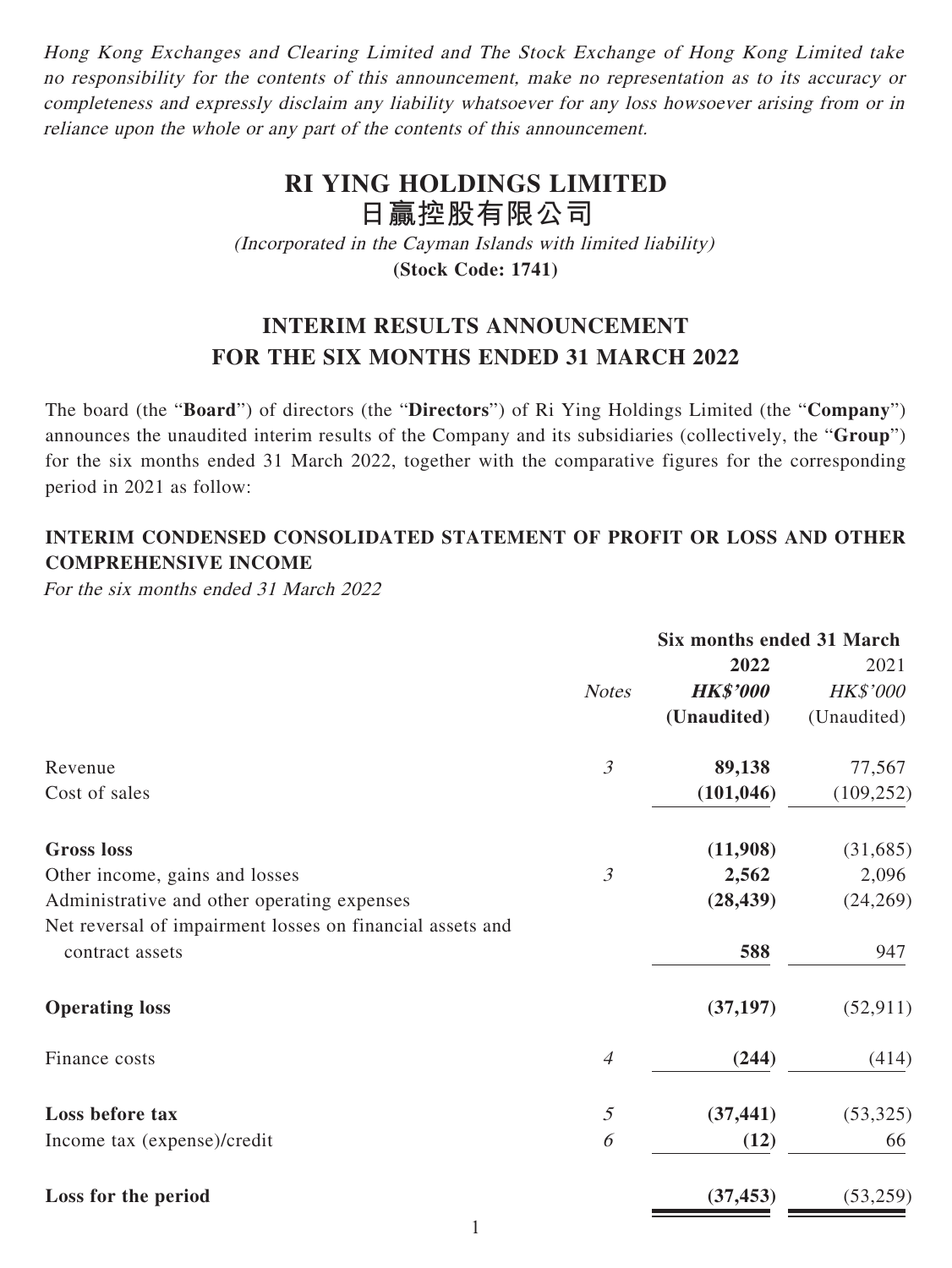|                                                                  |              | <b>Six months ended 31 March</b> |                 |  |
|------------------------------------------------------------------|--------------|----------------------------------|-----------------|--|
|                                                                  |              | 2022                             | 2021            |  |
|                                                                  | <b>Notes</b> | <b>HK\$'000</b>                  | <b>HK\$'000</b> |  |
|                                                                  |              | (Unaudited)                      | (Unaudited)     |  |
| Other comprehensive income                                       |              |                                  |                 |  |
| Item that maybe reclassified subsequently to profit or loss:     |              |                                  |                 |  |
| Exchange difference arising on translation of foreign operations |              | (85)                             | (12)            |  |
| Total comprehensive expense for the period                       |              | (37, 538)                        | (53,271)        |  |
|                                                                  |              |                                  |                 |  |
| Loss for the period attributable to:                             |              |                                  |                 |  |
| Owners of the Company                                            |              | (36, 505)                        | (51,660)        |  |
| Non-controlling interests                                        |              | (948)                            | (1,599)         |  |
|                                                                  |              | (37, 453)                        | (53,259)        |  |
|                                                                  |              |                                  |                 |  |
| Total comprehensive expense for the period attributable to:      |              |                                  |                 |  |
| Owners of the Company                                            |              | (36, 642)                        | (51,660)        |  |
| Non-controlling interests                                        |              | (896)                            | (1,611)         |  |
|                                                                  |              | (37, 538)                        | (53,271)        |  |
| Basic and diluted loss per share (HK cents)                      | 7            | (4.56)                           | (6.46)          |  |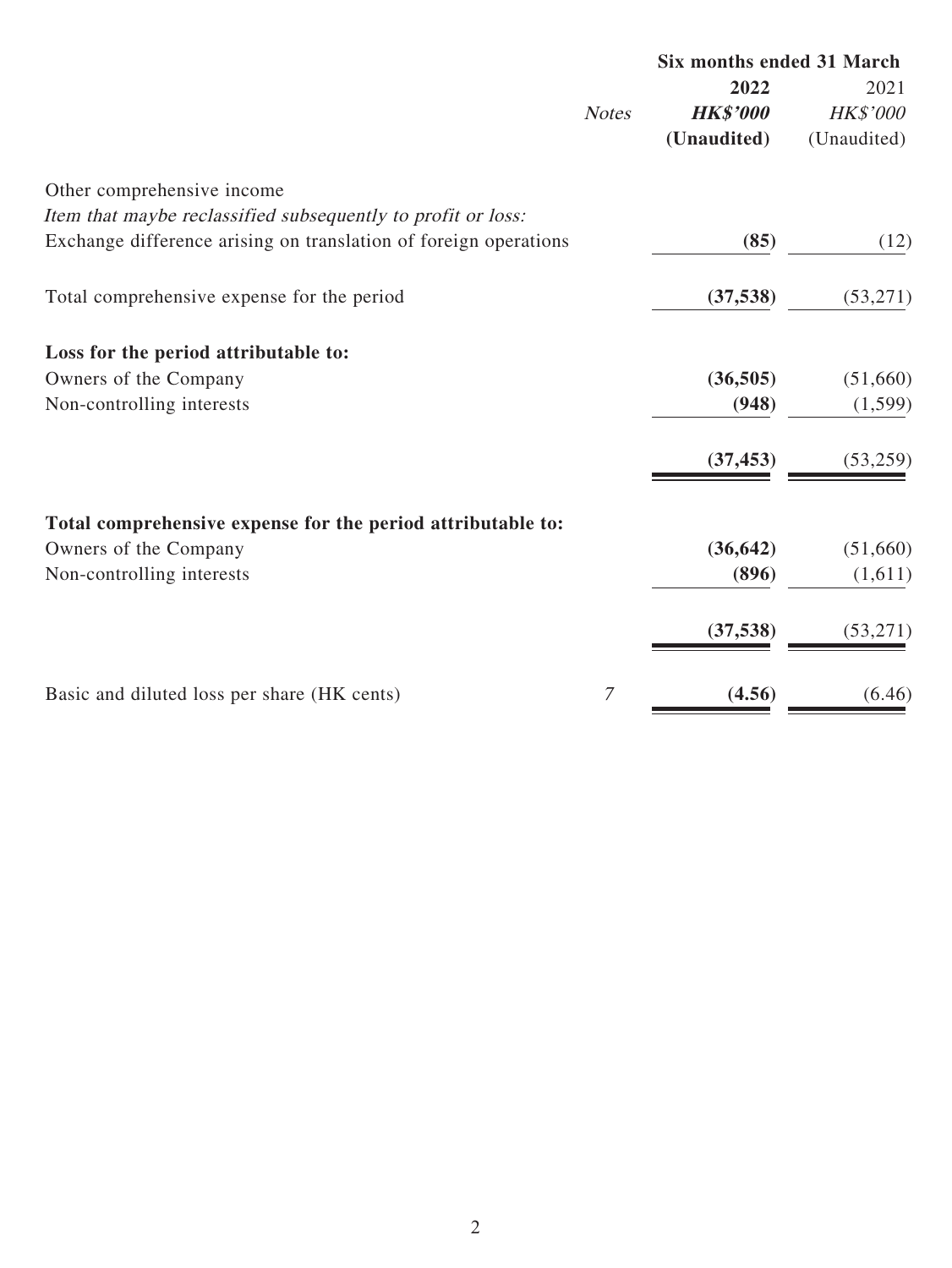# **INTERIM CONDENSED CONSOLIDATED STATEMENT OF FINANCIAL POSITION** As at 31 March 2022

|                                                       |               | 31 March                       | 30 September          |
|-------------------------------------------------------|---------------|--------------------------------|-----------------------|
|                                                       |               | 2022                           | 2021                  |
|                                                       | <b>Notes</b>  | <b>HK\$'000</b><br>(Unaudited) | HK\$'000<br>(Audited) |
|                                                       |               |                                |                       |
| <b>ASSETS</b>                                         |               |                                |                       |
| <b>Non-current assets</b>                             |               |                                |                       |
| Property, plant and equipment                         | $\mathcal{G}$ | 5,787                          | 6,484                 |
| Right-of-use assets                                   | 9             | 3,746                          | 6,205                 |
|                                                       |               | 9,533                          | 12,689                |
| <b>Current assets</b>                                 |               |                                |                       |
| Inventory                                             |               | 2,122                          | 722                   |
| Trade and other receivables                           | 10            | 149,443                        | 127,800               |
| Contract assets                                       |               | 86,868                         | 97,234                |
| Financial assets at fair value through profit or loss |               | 5,245                          | 4,766                 |
| Amount due from a director                            |               | 1                              | 1                     |
| Amounts due from related parties                      |               | 1,486                          | 1,452                 |
| Bank deposits, balances and cash                      | 11            | 76,895                         | 105,911               |
|                                                       |               | 322,060                        | 337,886               |
| <b>Total assets</b>                                   |               | 331,593                        | 350,575               |
|                                                       |               |                                |                       |
| <b>EQUITY</b>                                         |               |                                |                       |
| <b>Capital and reserves</b>                           |               |                                |                       |
| Share capital                                         |               | 8,000                          | 8,000                 |
| Share premium and reserves                            |               | 137,564                        | 174,206               |
| Equity attributable to owners of the Company          |               | 145,564                        | 182,206               |
| Non-controlling interests                             |               | (3,634)                        | (2,738)               |
| <b>Total equity</b>                                   |               | 141,930                        | 179,468               |
|                                                       |               |                                |                       |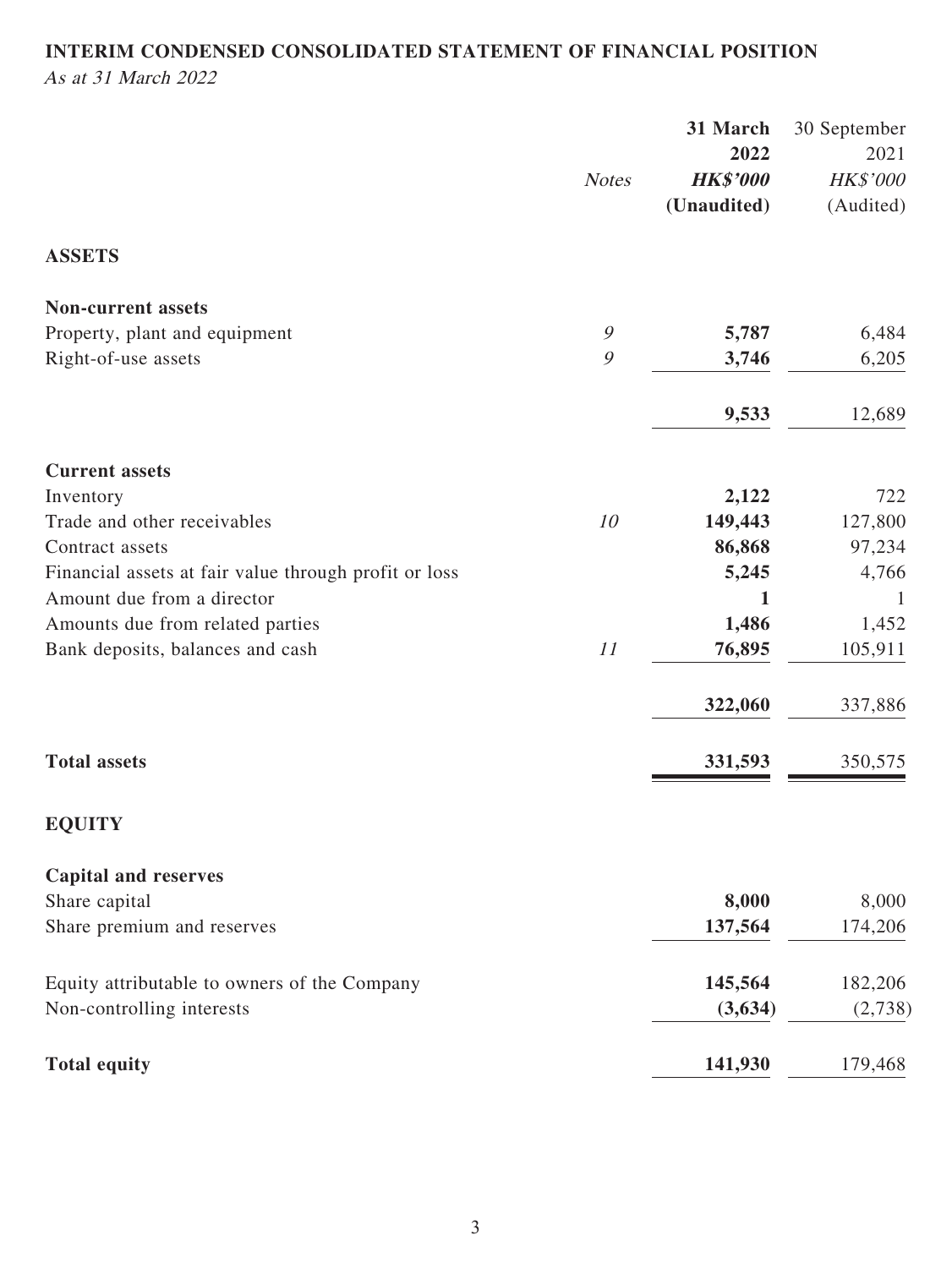|                                 | 31 March 30 September |
|---------------------------------|-----------------------|
| 2022                            | 2021                  |
| <b>HK\$'000</b><br><b>Notes</b> | <b>HK\$'000</b>       |
| (Unaudited)                     | (Audited)             |

# **LIABILITIES**

| <b>Non-current liabilities</b>                           |    |         |         |
|----------------------------------------------------------|----|---------|---------|
| Deferred tax liabilities                                 |    |         |         |
| Lease liabilities                                        |    | 564     | 193     |
|                                                          |    | 564     | 193     |
| <b>Current liabilities</b>                               |    |         |         |
| Trade and other payables                                 | 12 | 173,405 | 159,173 |
| <b>Contract liabilities</b>                              |    | 7,047   | 6,559   |
| Lease liabilities                                        |    | 2,321   | 3,838   |
| Amount due to a non-controlling interest of a subsidiary |    | 6,262   | 1,281   |
| Income tax payable                                       |    | 64      | 63      |
|                                                          |    | 189,099 | 170,914 |
| <b>Total liabilities</b>                                 |    | 189,663 | 171,107 |
| <b>Total equity and liabilities</b>                      |    | 331,593 | 350,575 |
| Net current assets                                       |    | 132,961 | 166,972 |
| Total assets less current liabilities                    |    | 142,494 | 179,661 |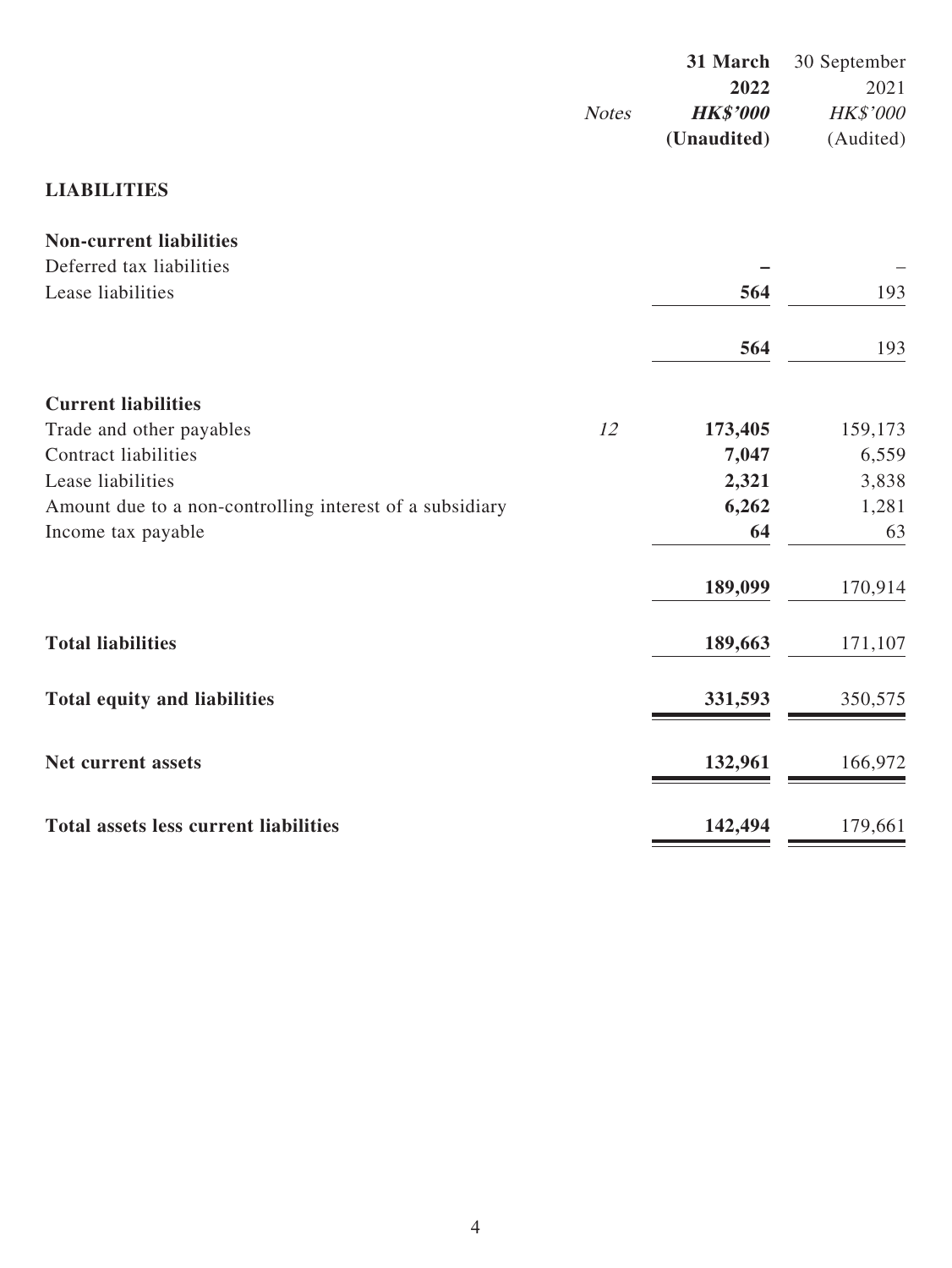### **NOTES TO INTERIM CONDENSED CONSOLIDATED FINANCIAL STATEMENTS**

#### **1 GENERAL INFORMATION AND BASIS OF PREPARATION**

The Company is an investment holding company. The Group is principally engaged in provision of foundation and site formation works; general building works and associated services; other construction works; construction related consultancy services and health management and consultancy business. The Company was incorporated in the Cayman Islands on 3 January 2018 as an exempted company with limited liability under the Companies Law of the Cayman Islands. The shares of the Company have been listed on the Main Board (the "**Listing**") of The Stock Exchange of Hong Kong Limited (the "**Stock Exchange**") on 16 October 2018 (the "**Listing Date**").

The address of the Company's registered office is Windward 3, Regatta Office Park, PO Box 1350, Grand Cayman KY1-1108, Cayman Islands and the Company's principal place of business is 6/F, Kai Tak Commercial Building, Nos. 317-319 Des Voeux Road Central, Sheung Wan, Hong Kong.

Its parent and ultimate holding company is Elite Bright Developments Limited, a company incorporated in the British Virgin Islands and wholly-owned by Dr. Lau Chi Wang, Mr. Lau Chi Ming and Dr. Lau Chi Keung in equal shares, the Controlling Shareholders.

These interim condensed consolidated financial statements of the Group for the six months ended 31 March 2022 have been prepared in accordance with Hong Kong Accounting Standard ("**HKAS**") 34 "Interim Financial Reporting" issued by the Hong Kong Institute of Certified Public Accountants ("**HKICPA**") and the applicable disclosure requirements of Appendix 16 to the Rules Governing the Listing of Securities on the Stock Exchange (the "**Listing Rules**"). These interim condensed consolidated financial statements do not include all the information and disclosures required in the annual financial statements, and should be read in conjunction with the annual financial statements of the Group for the year ended 30 September 2021 (the "**2021 Annual Financial Statements**"), which have been prepared in accordance with the Hong Kong Financial Reporting Standards ("**HKFRSs**").

The interim condensed consolidated financial statements are presented in Hong Kong dollars ("**HK\$**"), which is the same as the functional currency of the Company.

The interim condensed consolidated financial statements have been prepared in accordance with the same accounting policies adopted in the 2021 Annual Financial Statements, except for the accounting policy changes that are expected to be reflected in the annual financial statements of the Group for the year ending 30 September 2022. Details of any changes in accounting policies are set out in Note 2.

These interim condensed consolidated financial statements have been approved for issue by the Board on 31 May 2022.

#### **2 SUMMARY OF SIGNIFICANT ACCOUNTING POLICIES**

#### **2.1 Basis of preparation**

The Group has adopted the following new and amendments to HKFRSs issued by the HKICPA for the first time for the current accounting period, which are mandatory effective for the annual period beginning on or after 1 January 2021 for the preparation of the Group's interim condensed consolidated financial statements: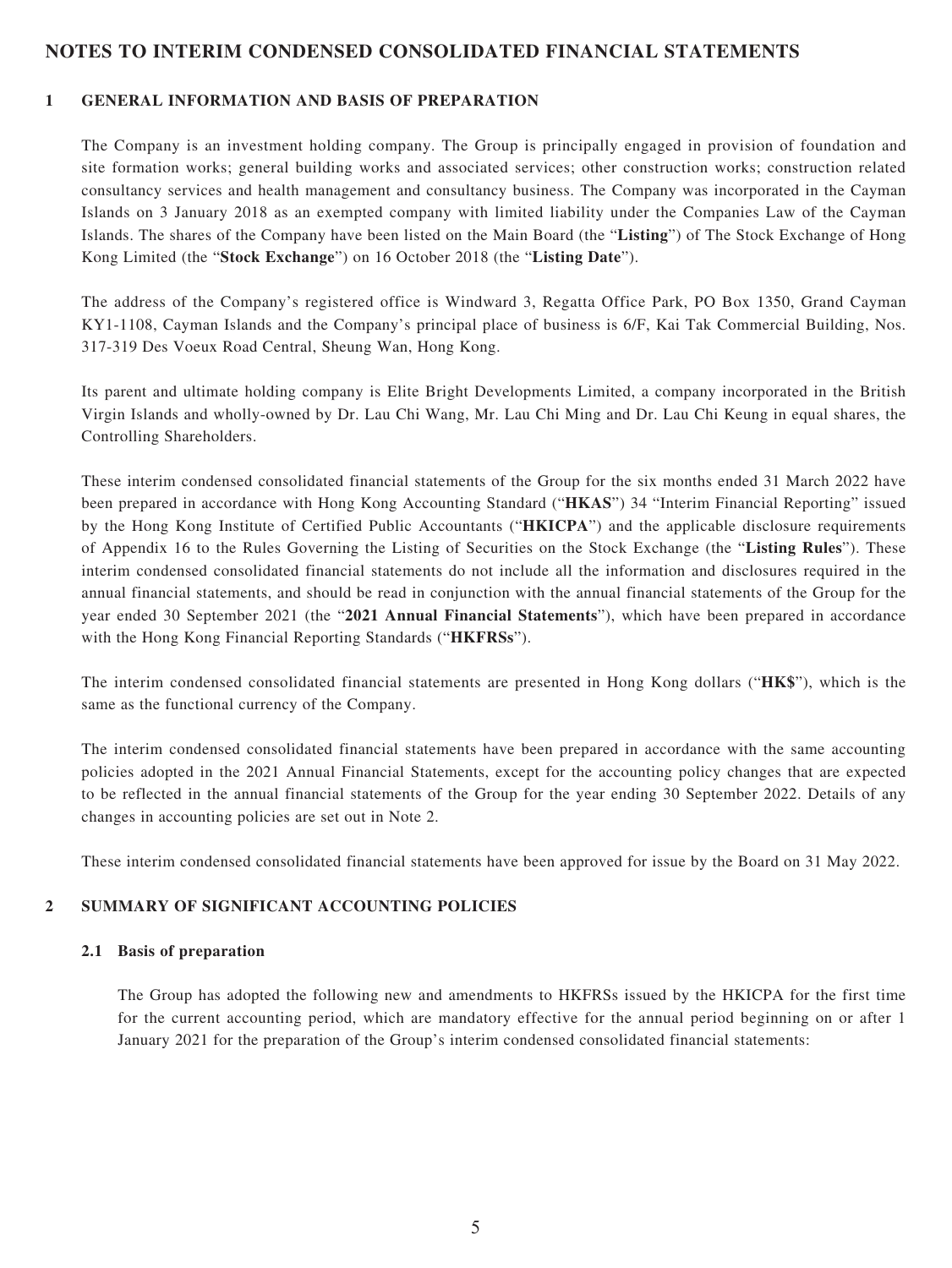#### **(a) New and amendments to HKFRSs that are mandatorily effective for the current period**

The Group has applied the following new and amendments to HKFRSs issued by the HKICPA for the first time for the current period:

| Amendments to HKAS 1 and HKAS 8 | Definition of Material                                |
|---------------------------------|-------------------------------------------------------|
| Amendments to HKFRS 3           | Definition of a Business                              |
| Amendments to HKFRS 9, HKAS 39, | Interest Rate Benchmark Reform-Phase 2                |
| HKFRS 4, HKFRS 7 and HKFRS 16   |                                                       |
| Amendments to HKFRS 16          | COVID-19-Related Rent Concessions beyond 30 June 2021 |
|                                 |                                                       |

The application of the new and amendments to HKFRSs in the current period has had no material impact on the Group's financial performance and positions for the current and prior period/year and/or on the disclosures set out in these interim condensed consolidated financial statements.

#### **(b) New and amendments to HKFRSs in issue but not yet effective**

The Group has not early applied the following new and amendments to HKFRSs that have been issued but are not yet effective:

| <b>HKFRS 17</b>                    | Insurance Contracts and the related amendments <sup>1</sup>                                                                |
|------------------------------------|----------------------------------------------------------------------------------------------------------------------------|
| Amendments to HKFRS 3              | Reference to the Conceptual Framework <sup>3</sup>                                                                         |
| Amendments to HKFRS 10 and HKAS 28 | Sale or Contribution of Assets between an Investor and its<br>Associate or Joint Venture <sup>2</sup>                      |
| Amendments to HKAS 1               | Classification of Liabilities as Current or non-current and<br>related amendments to Hong Kong Interpretation $5 (2020)^1$ |
| Amendments to HKAS 1 and           | Disclosure of Accounting Policies <sup>1</sup>                                                                             |
| <b>HKFRS</b> Practice Statement 2  |                                                                                                                            |
| Amendments to HKAS 8               | Definition of Accounting Estimates <sup>1</sup>                                                                            |
| Amendments to HKAS 12              | Deferred Tax related to Assets and Liabilities arising from a<br>Single Transaction <sup>1</sup>                           |
| Amendment to HKAS 16               | Property, Plant and Equipment-Proceeds before Intended Use <sup>3</sup>                                                    |
| Amendments to HKAS 37              | Onerous contracts-cost of Fulfilling a Contract <sup>3</sup>                                                               |
| Amendment to HKFRSs                | Annual Improvements to HKFRSs 2018-2020 <sup>3</sup>                                                                       |
|                                    |                                                                                                                            |

1 Effective for annual periods beginning on or after 1 January 2023.

2 Effective for annual periods beginning on or after a date to be determined.

3 Effective for annual periods beginning on or after 1 January 2022.

The Group will apply the above HKFRSs when they become effective. The Group is in the process of assessing the impact of the above HKFRSs.

The Directors anticipate that the application of all new and amendments to HKFRSs will have no material impact on the consolidated financial statements of the Group in the future.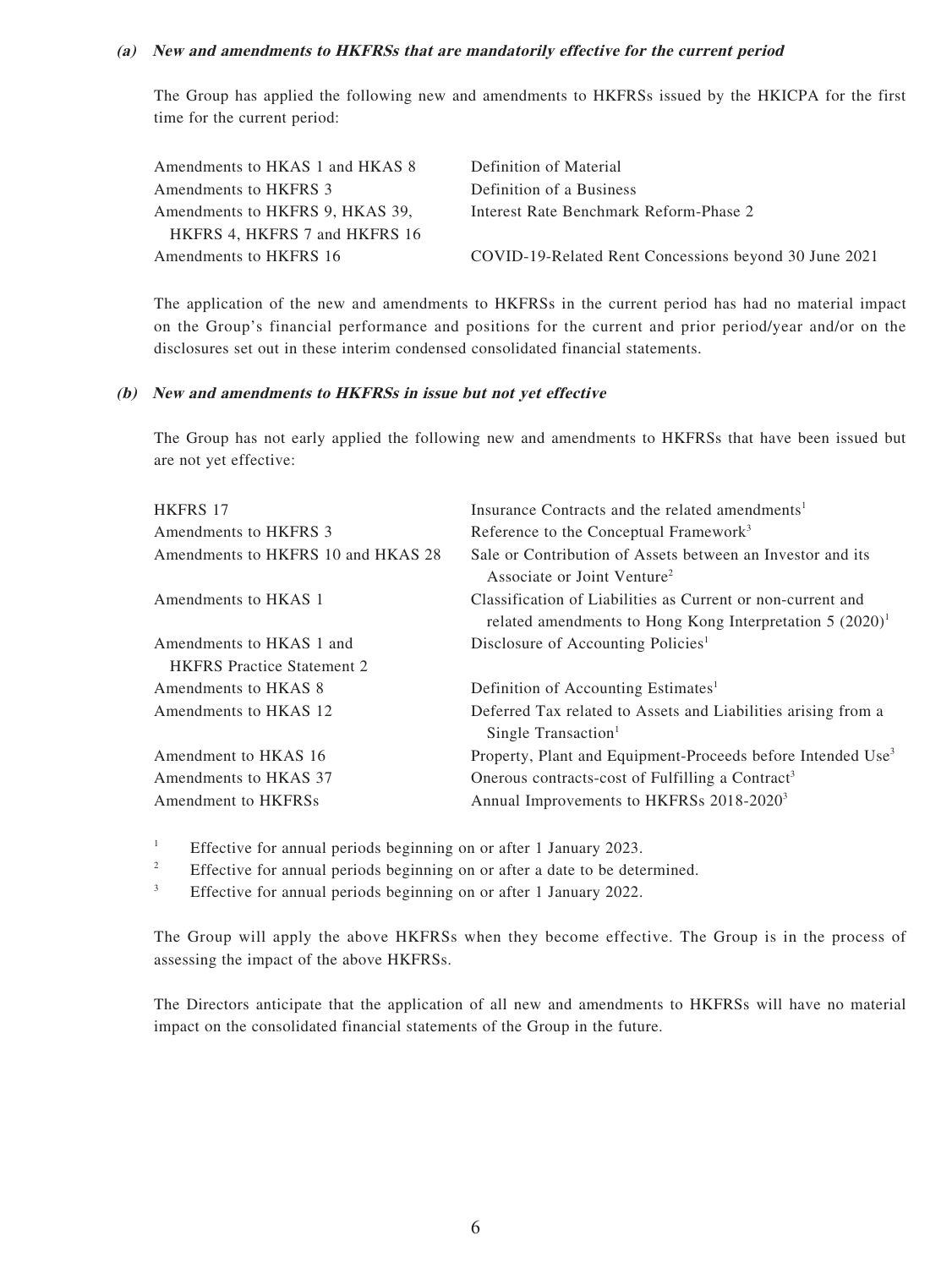### **3 REVENUE, OTHER INCOME, GAINS AND LOSSES AND SEGMENT INFORMATION**

Revenue and other income, gains and losses recognised during the respective periods are as follows:

|                                                | Six months ended 31 March |                 |  |
|------------------------------------------------|---------------------------|-----------------|--|
|                                                | 2022                      | 2021            |  |
|                                                | <b>HK\$'000</b>           | <b>HK\$'000</b> |  |
|                                                | (Unaudited)               | (Unaudited)     |  |
| Revenue                                        |                           |                 |  |
| Foundation and site formation works            | 48,191                    | 37,870          |  |
| General building works and associated services | 5,479                     | 11,662          |  |
| Other construction works                       | 29,666                    | 15,307          |  |
| Construction related consultancy services      | 3,068                     | 5,740           |  |
| Sales of health products                       | 1,522                     | 6,914           |  |
| Sales of health services                       | 1,212                     | 74              |  |
|                                                | 89,138                    | 77,567          |  |
|                                                | Six months ended 31 March |                 |  |
|                                                | 2022                      | 2021            |  |
|                                                | <b>HK\$'000</b>           | <b>HK\$'000</b> |  |
|                                                | (Unaudited)               | (Unaudited)     |  |
| Timing of revenue recognition                  |                           |                 |  |
| A point in time                                | 2,734                     | 6,988           |  |
| Over time                                      | 86,404                    | 70,579          |  |

**89,138** 77,567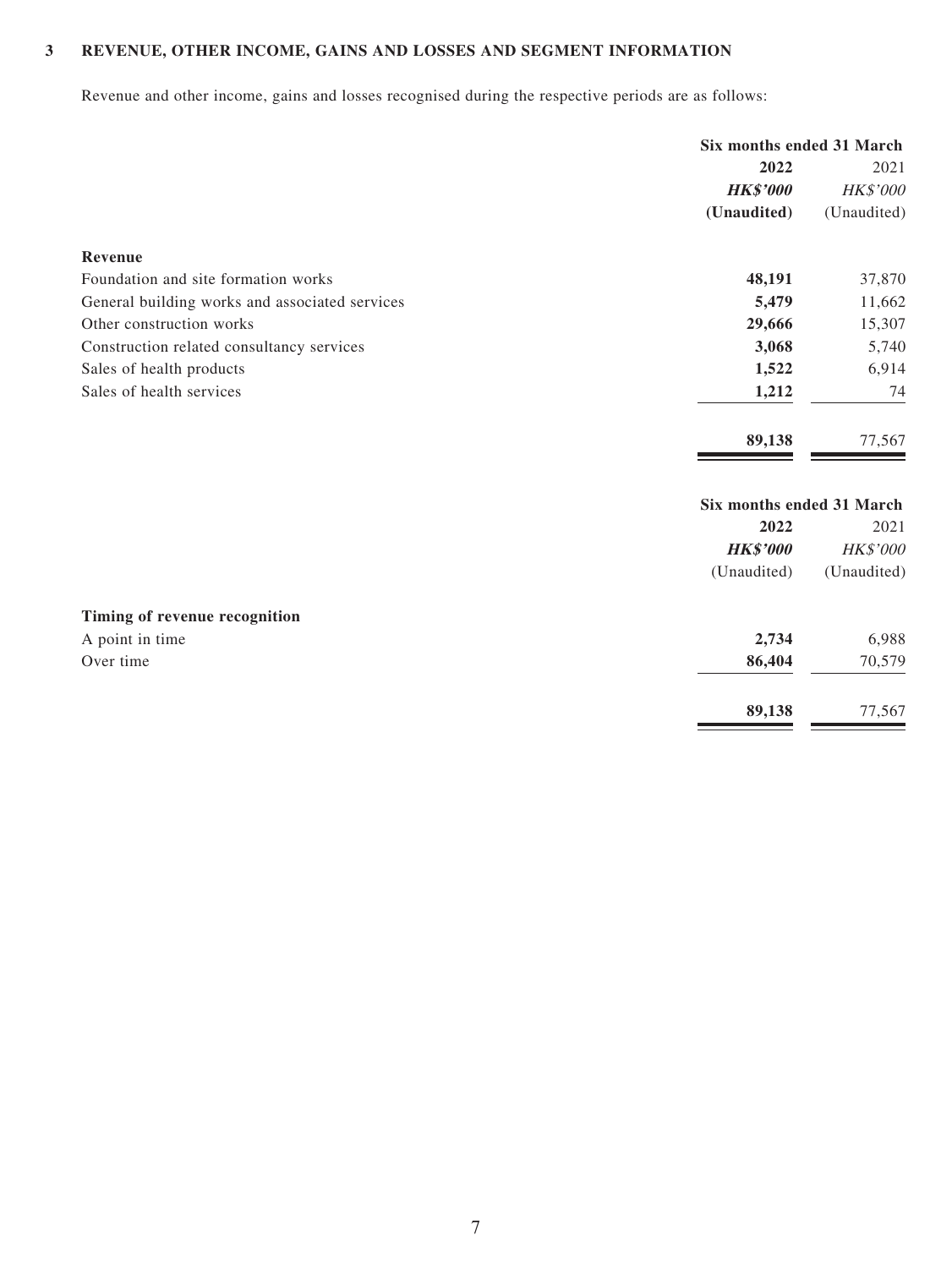|                                                                            | Six months ended 31 March |                 |
|----------------------------------------------------------------------------|---------------------------|-----------------|
|                                                                            | 2022                      |                 |
|                                                                            | <b>HK\$'000</b>           | <b>HK\$'000</b> |
|                                                                            | (Unaudited)               | (Unaudited)     |
| Other income, gains and losses                                             |                           |                 |
| Bank interest income                                                       | $\mathbf{2}$              | 178             |
| Dividend income from financial assets at fair value through profit or loss | 6                         | 8               |
| Fair value change on financial assets at fair value through profit or loss | 478                       | 180             |
| Government grants (Note)                                                   |                           | 1,036           |
| Insurance claims                                                           |                           | 555             |
| Loss on disposal of property, plant and equipment                          |                           | (11)            |
| Agency commission income                                                   | 805                       |                 |
| Rental income                                                              | 248                       |                 |
| Others                                                                     | 1,023                     | 150             |

Note: The amount mainly represents Employment Support Scheme under the Anti-epidemic Fund of the Government of the Hong Kong Special Administrative Region (the "**Government**"). The Group had to commit to spending the assistance on payroll expenses, and not reduce employee head count below prescribed levels for a specified period of time. The Group did not have any unfulfilled conditions relating to the grant during the six months ended 31 March 2021.

**2,562** 2,096

#### **Segment information**

Operating segments are identified on the basis of internal reports about components of the Group that are regularly reviewed by the chief operating decision maker (the "**CODM**"), being the executive Directors, in order for the CODM to allocate resources and to assess performance. No operating segments identified by the CODM have been aggregated in arriving at the reportable segments of the Group.

Specifically, the Group's reportable and operating segments are as follows:

- Foundation and site formation works;
- General building works and associated services;
- Other construction works:
- Construction related consultancy services; and
- Health management and consultancy business.

The CODM makes decisions according to the operating results of each segment. No analysis of segment asset and segment liability is presented as the CODM does not regularly review such information for the purposes of resources allocation and performance assessment. Therefore, only segment revenue and segment results are presented.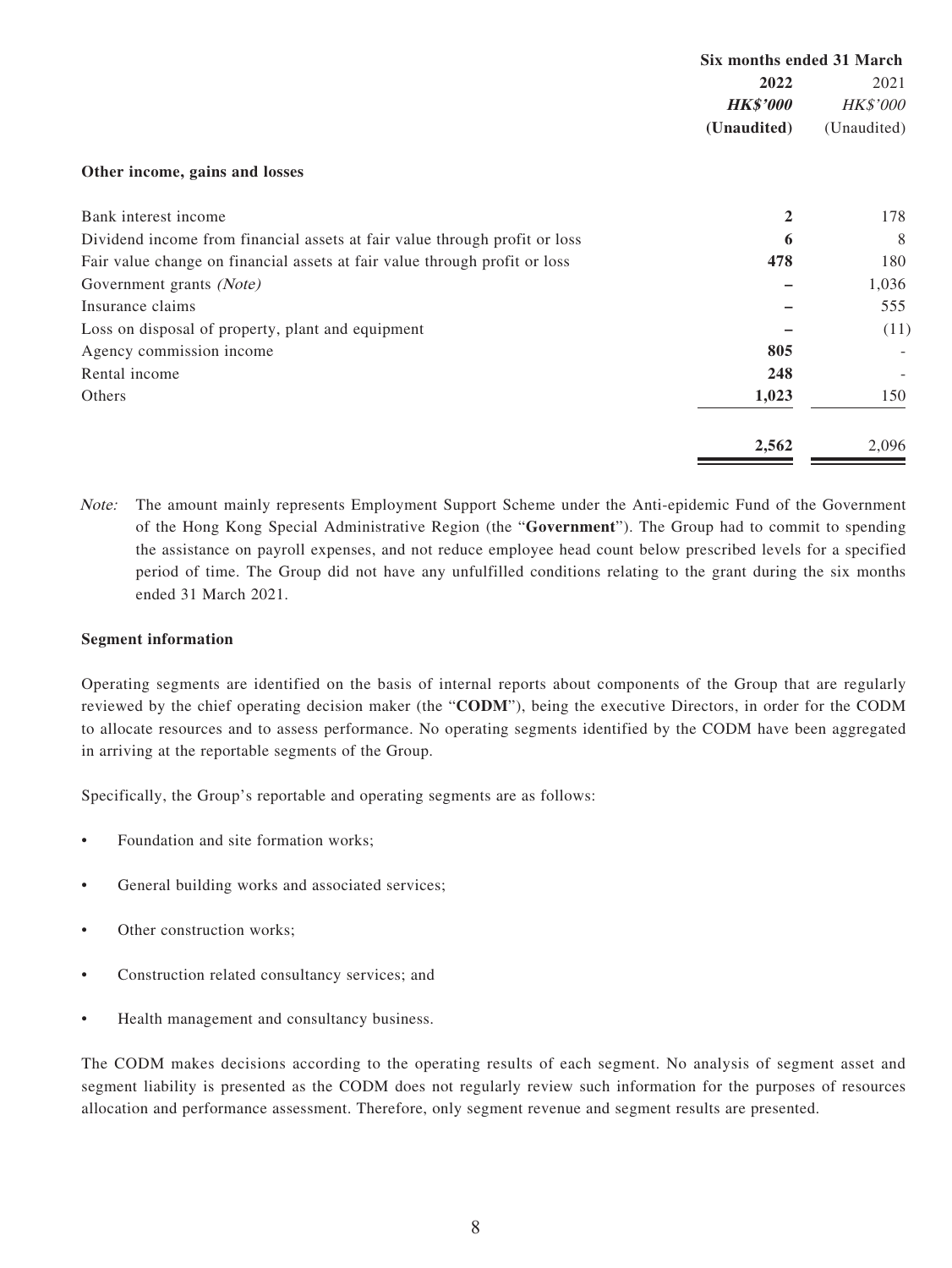|                                                                                               | Foundation<br>and site<br>formation<br>works<br><b>HK\$'000</b> | General<br>building<br>works and<br>associated<br>services<br><b>HK\$'000</b> | Other<br>construction<br>works<br><b>HK\$'000</b> | Construction<br>related<br>consultancy<br>services<br><b>HK\$'000</b> | Health<br>management<br>and<br>consultancy<br>business<br><b>HK\$'000</b> | <b>Total</b><br><b>HK\$'000</b> |
|-----------------------------------------------------------------------------------------------|-----------------------------------------------------------------|-------------------------------------------------------------------------------|---------------------------------------------------|-----------------------------------------------------------------------|---------------------------------------------------------------------------|---------------------------------|
| Six months ended 31 March 2022                                                                |                                                                 |                                                                               |                                                   |                                                                       |                                                                           |                                 |
| Segment revenue                                                                               | 48,191                                                          | 5,479                                                                         | 29,666                                            | 3,068                                                                 | 2,734                                                                     | 89,138                          |
| Segment results                                                                               | 6,539                                                           | (19, 189)                                                                     | 427                                               | (1,700)                                                               | 2,015                                                                     | (11,908)                        |
| Other income, gains and losses                                                                |                                                                 |                                                                               |                                                   |                                                                       |                                                                           | 2,562                           |
| Administrative and other operating<br>expenses                                                |                                                                 |                                                                               |                                                   |                                                                       |                                                                           | (28, 439)                       |
| Net reversal of impairment losses on<br>financial assets and contract assets<br>Finance costs |                                                                 |                                                                               |                                                   |                                                                       |                                                                           | 588<br>(244)                    |
| Loss before tax                                                                               |                                                                 |                                                                               |                                                   |                                                                       |                                                                           | (37, 441)                       |
|                                                                                               | Foundation<br>and site<br>formation<br>works<br>HK\$'000        | General<br>building<br>works and<br>associated<br>services<br>HK\$'000        | Other<br>construction<br>works<br>HK\$'000        | Construction<br>related<br>consultancy<br>services<br>HK\$'000        | Health<br>management<br>and<br>consultancy<br>business<br>HK\$'000        | Total<br>HK\$'000               |
| Six months ended 31 March 2021                                                                |                                                                 |                                                                               |                                                   |                                                                       |                                                                           |                                 |
| Segment revenue                                                                               | 37,870                                                          | 11,662                                                                        | 15,307                                            | 5,740                                                                 | 6,988                                                                     | 77,567                          |
| Segment results                                                                               | 2,282                                                           | (36,059)                                                                      | (1, 830)                                          | 1,258                                                                 | 2,664                                                                     | (31,685)                        |
| Other income, gains and loss<br>Administrative and other operating                            |                                                                 |                                                                               |                                                   |                                                                       |                                                                           | 2,096                           |
| expenses<br>Net reversal of impairment losses on                                              |                                                                 |                                                                               |                                                   |                                                                       |                                                                           | (24, 269)                       |
| financial assets and contract assets<br>Finance costs                                         |                                                                 |                                                                               |                                                   |                                                                       |                                                                           | 947<br>(414)                    |
| Loss before tax                                                                               |                                                                 |                                                                               |                                                   |                                                                       |                                                                           | (53, 325)                       |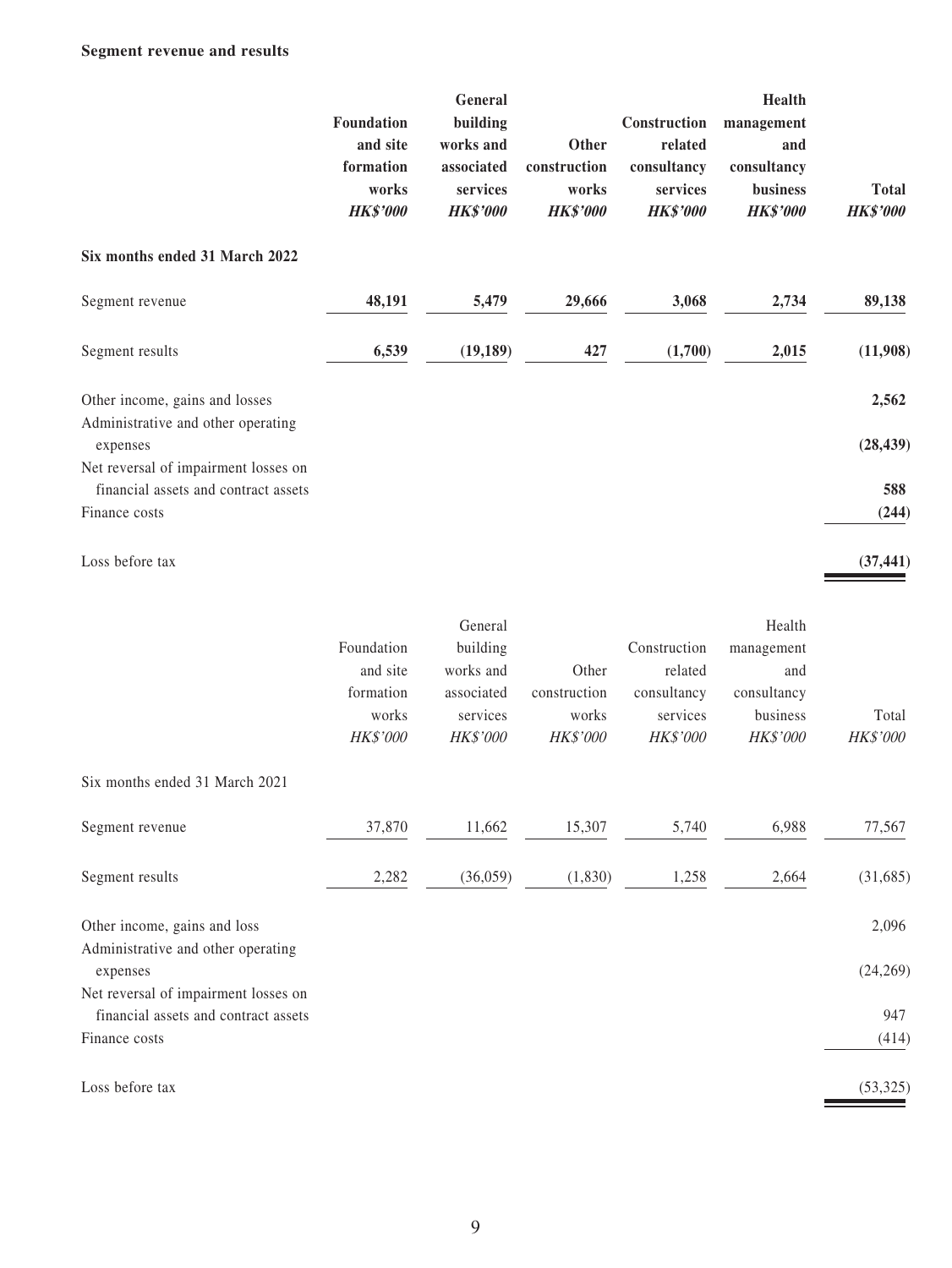Segment results mainly represented profit/(loss) earned by each segment, excluding other income, gains and losses, administrative and other operating expenses, net reversal of impairment loss on financial assets and contract assets, finance costs and income tax expenses.

#### **Geographical information**

Information about the Group's revenue from external customers is presented based on location of operation is as follows:

|           |                 | Six months ended 31 March |  |
|-----------|-----------------|---------------------------|--|
|           | 2022            | 2021                      |  |
|           | <b>HK\$'000</b> | HK\$'000                  |  |
|           | (Unaudited)     | (Unaudited)               |  |
| Hong Kong | 86,404          | 70,579                    |  |
| The PRC   | 2,734           | 6,988                     |  |
|           | 89,138          | 77,567                    |  |

Information about the Group's non-current assets (excluding deferred tax assets) is presented based on the geographical location of the assets:

|           | As at           | As at        |
|-----------|-----------------|--------------|
|           | 31 March        | 30 September |
|           | 2022            | 2021         |
|           | <b>HK\$'000</b> | HK\$'000     |
|           | (Unaudited)     | (Audited)    |
| Hong Kong | 4,579           | 6,034        |
| The PRC   | 4,954           | 6,655        |
|           | 9,533           | 12,689       |

### **4 FINANCE COSTS**

|                               |                 | Six months ended 31 March |  |
|-------------------------------|-----------------|---------------------------|--|
|                               | 2022            | 2021                      |  |
|                               | <b>HK\$'000</b> | <b>HK\$'000</b>           |  |
|                               | (Unaudited)     | (Unaudited)               |  |
| Interest on bank borrowings   | 154             |                           |  |
| Interest on lease liabilities | 90              | 414                       |  |
|                               | 244             | 414                       |  |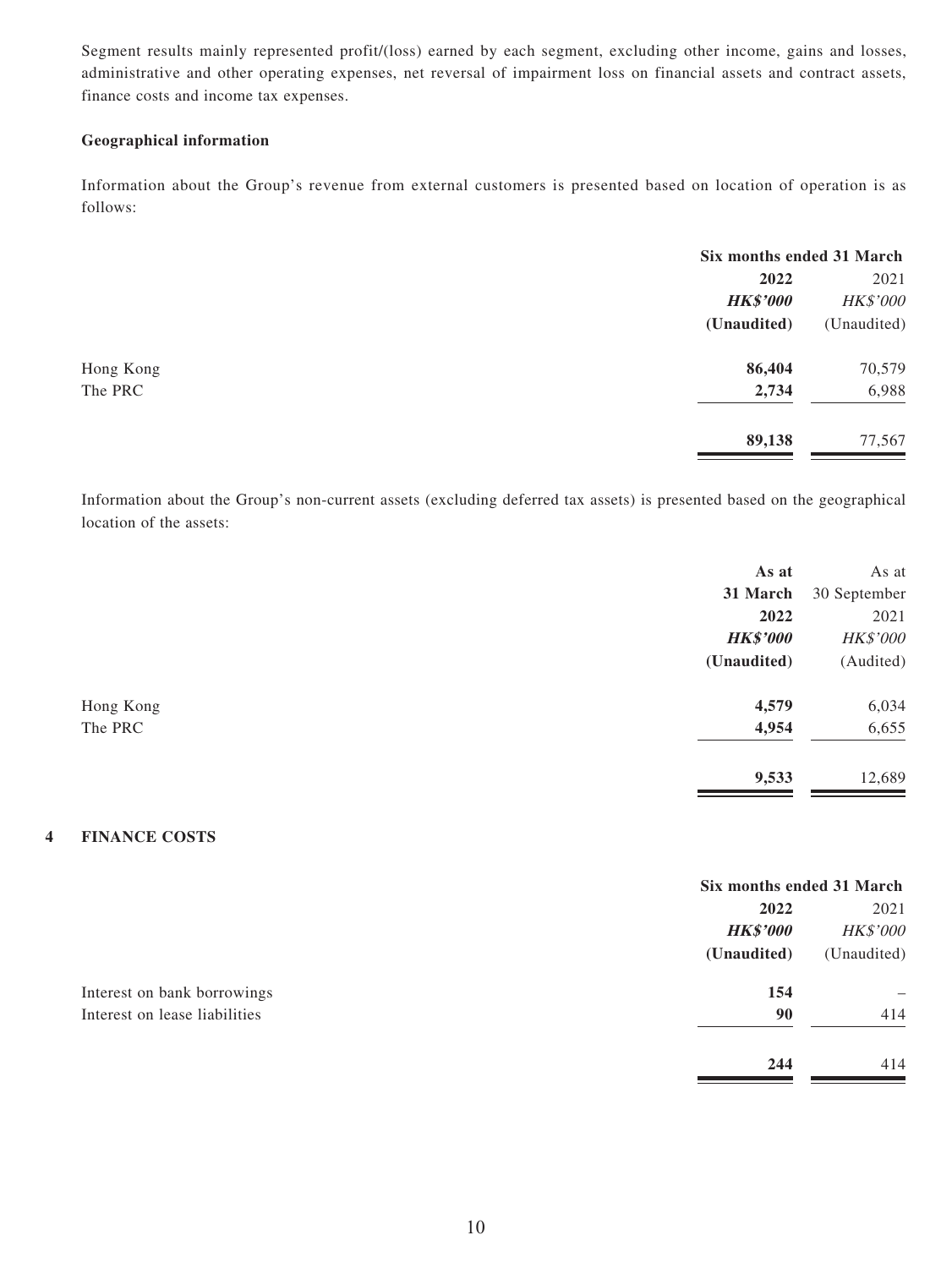|                                                                         | Six months ended 31 March |                 |
|-------------------------------------------------------------------------|---------------------------|-----------------|
|                                                                         | 2022                      | 2021            |
|                                                                         | <b>HK\$'000</b>           | <b>HK\$'000</b> |
|                                                                         | (Unaudited)               | (Unaudited)     |
| Loss before tax has been arrived at after charging/(crediting):         |                           |                 |
| Depreciation of property, plant and equipment                           | 1,130                     | 628             |
| Depreciation of right-of-use assets                                     | 3,161                     | 5,479           |
| Short-term lease expenses                                               | 750                       | 646             |
| Auditors' remuneration                                                  | 490                       | 490             |
| Employee benefit expenses, including Directors' emoluments              | 12,785                    | 11.695          |
| Net reversal of impairment loss on financial assets and contract assets | (588)                     | (947)           |

#### **6 INCOME TAX EXPENSE/(CREDIT)**

|                                 | Six months ended 31 March |                 |
|---------------------------------|---------------------------|-----------------|
|                                 | 2022                      |                 |
|                                 | <b>HK\$'000</b>           | <b>HK\$'000</b> |
|                                 | (Unaudited)               | (Unaudited)     |
| Hong Kong profits tax           |                           |                 |
| $-$ Current income tax          |                           |                 |
| - Over provision in prior years |                           | (29)            |
| PRC Enterprise Income Tax       |                           |                 |
| $-$ Current income tax          | 12                        |                 |
| Deferred income tax             |                           | (37)            |
| Income tax expense/(credit)     | 12                        | (66)            |

No provision for Hong Kong profits tax has been made as the Group did not have assessable profit in Hong Kong for both periods.

Under the Law of the PRC on Enterprise Income Tax (the "**EIT Law**") and Implementation Regulation of the EIT Law, the tax rate of the PRC subsidiaries is 25%.

According to the provisions of Caishui [2019] No.13 and Guoshui 2019 No.2, certain PRC subsidiaries of the Group are eligible to enjoy preferential income tax policies for the small and low profit enterprises during the current period.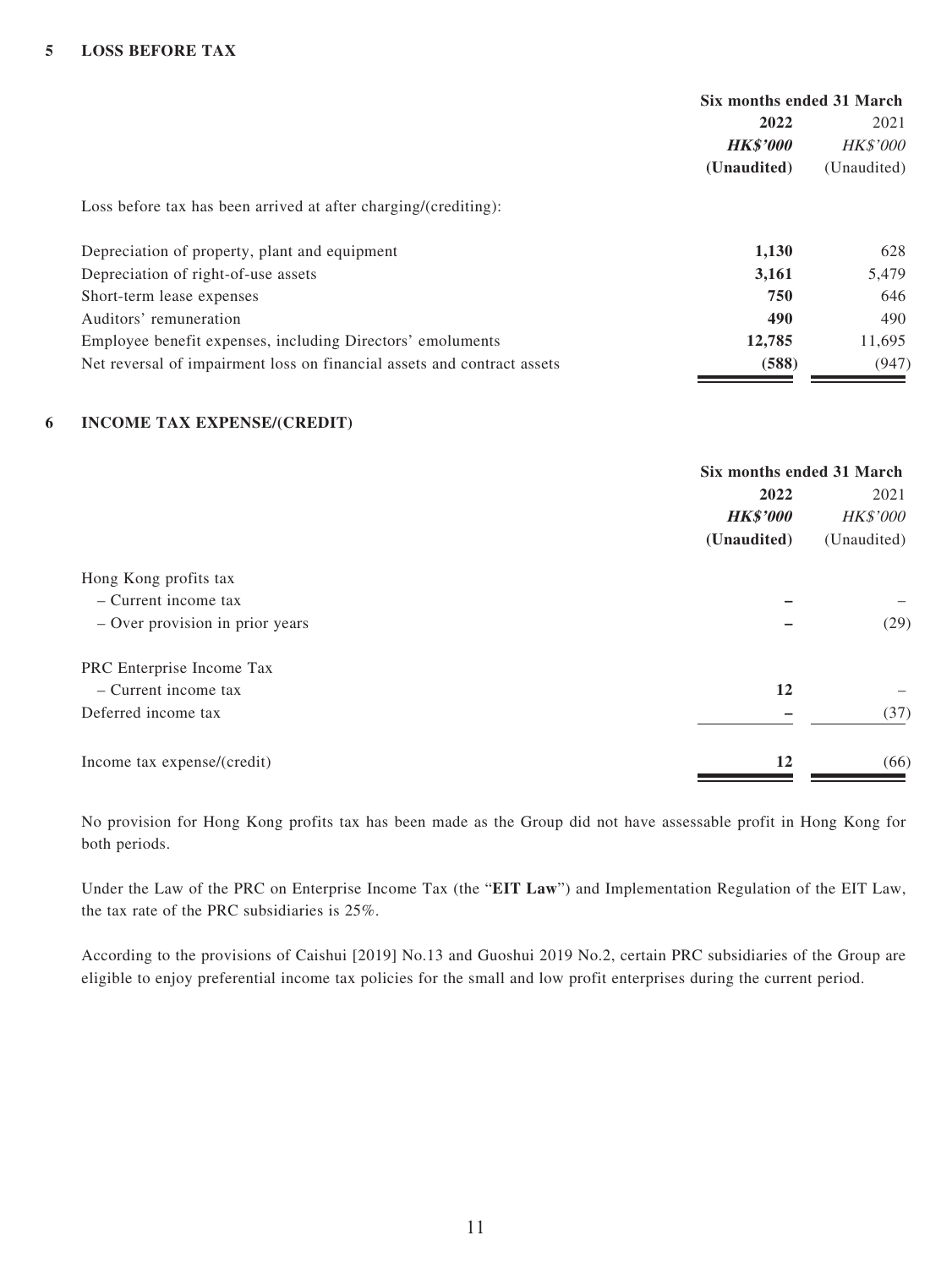#### **7 LOSS PER SHARE**

|                                                                                                                 | Six months ended 31 March |             |
|-----------------------------------------------------------------------------------------------------------------|---------------------------|-------------|
|                                                                                                                 | 2022                      |             |
|                                                                                                                 | (Unaudited)               | (Unaudited) |
| Loss for the period attributable to owners of the Company (HK\$'000)                                            | (36,505)                  | (51,660)    |
| Weighted average number of ordinary shares for the purpose of calculating basic loss<br>per share (in thousand) | 800,000                   | 800,000     |
| Basic loss per share (HK cents)                                                                                 | (4.56)                    | (6.46)      |

For the six months ended 31 March 2022 and 2021, the calculation of the basic loss per share attributable to owners of the Company was based on (i) the loss for the period attributable to owners of the Company; and (ii) the weighted average number of ordinary shares in issue during the period.

Diluted loss per share is equal to the basic loss per share as there was no dilutive potential shares in issue during the six months ended 31 March 2022 and 2021.

#### **8 DIVIDENDS**

The Board does not recommend the payment of an interim dividend for the six months ended 31 March 2022 (six months ended 31 March 2021: Nil).

#### **9 PROPERTY, PLANT AND EQUIPMENT AND RIGHT-OF-USE ASSETS**

During the six months ended 31 March 2022, the Group acquired certain items of property, plant and equipment with a cost of approximately HK\$313,000 (six months ended 31 March 2021: approximately HK\$792,000).

The Group obtains rights to control the use of certain premises for a period of time through lease arrangements. During the six months ended 31 March 2022, the addition to right-of-use assets was approximately HK\$859,000.

As at 31 March 2021, certain machinery and motor vehicles were held under finance lease with aggregate carrying amount of approximately HK\$18,122,000.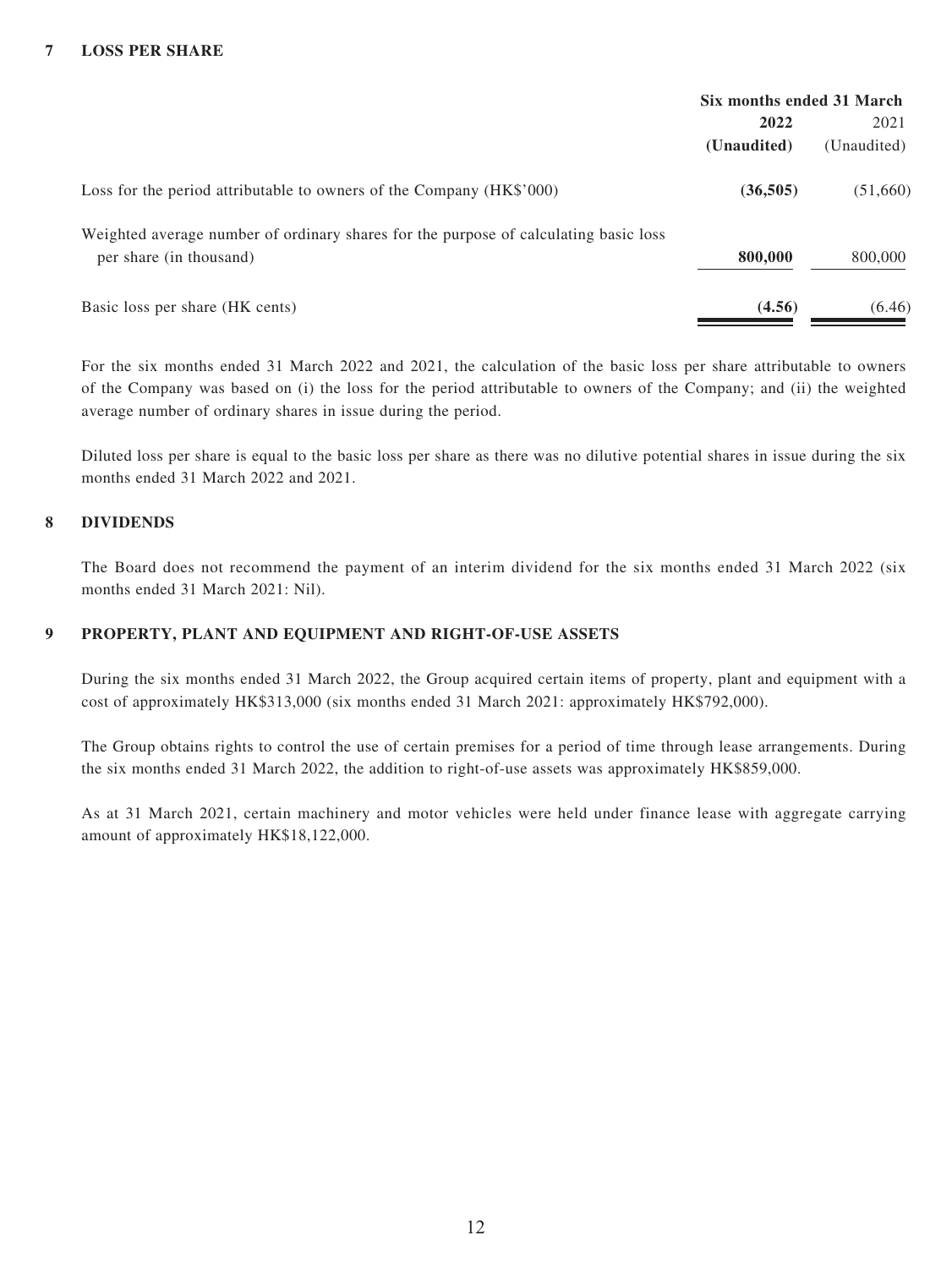#### **10 TRADE AND OTHER RECEIVABLES**

|                                             | 31 March        | 30 September    |
|---------------------------------------------|-----------------|-----------------|
|                                             | 2022            | 2021            |
|                                             | <b>HK\$'000</b> | <b>HK\$'000</b> |
|                                             | (Unaudited)     | (Audited)       |
| Trade receivables                           | 36,708          | 20,760          |
| Less: provision for impairment losses       | (3, 124)        | (3,228)         |
|                                             | 33,584          | 17,532          |
| Other receivables, deposits and prepayments | 116,968         | 111,340         |
| Less: provision for impairment losses       | (1,109)         | (1,072)         |
|                                             | 115,859         | 110,268         |
|                                             | 149,443         | 127,800         |

#### Notes:

- (a) The Group does not have a standardised and universal credit period granted to its customers, and the credit period of individual customer is considered on a case-by-case basis and stipulated in the project contract, as appropriate.
- (b) The ageing analysis of the trade receivables based on payment certificate date and invoice date is as follows:

|              | 31 March        | 30 September |
|--------------|-----------------|--------------|
|              | 2022            | 2021         |
|              | <b>HK\$'000</b> | HK\$'000     |
|              | (Unaudited)     | (Audited)    |
| $0-30$ days  | 21,788          | 10,052       |
| $31-60$ days | 8,816           | 3,534        |
| $61-90$ days | 68              | 714          |
| Over 90 days | 2,912           | 3,232        |
|              | 33,584          | 17,532       |

As at 31 March 2022, included in the Group's trade receivables balance are debtors with aggregate carrying amount of approximately HK\$11,577,000 (30 September 2021: approximately HK\$10,651,000) which are past due as at the reporting date. Out of the past due balances, approximately HK\$4,191,000 (30 September 2021: approximately HK\$2,283,000) has been past due 90 days or more and is not considered as in default. The Group does not hold any collateral over these balances.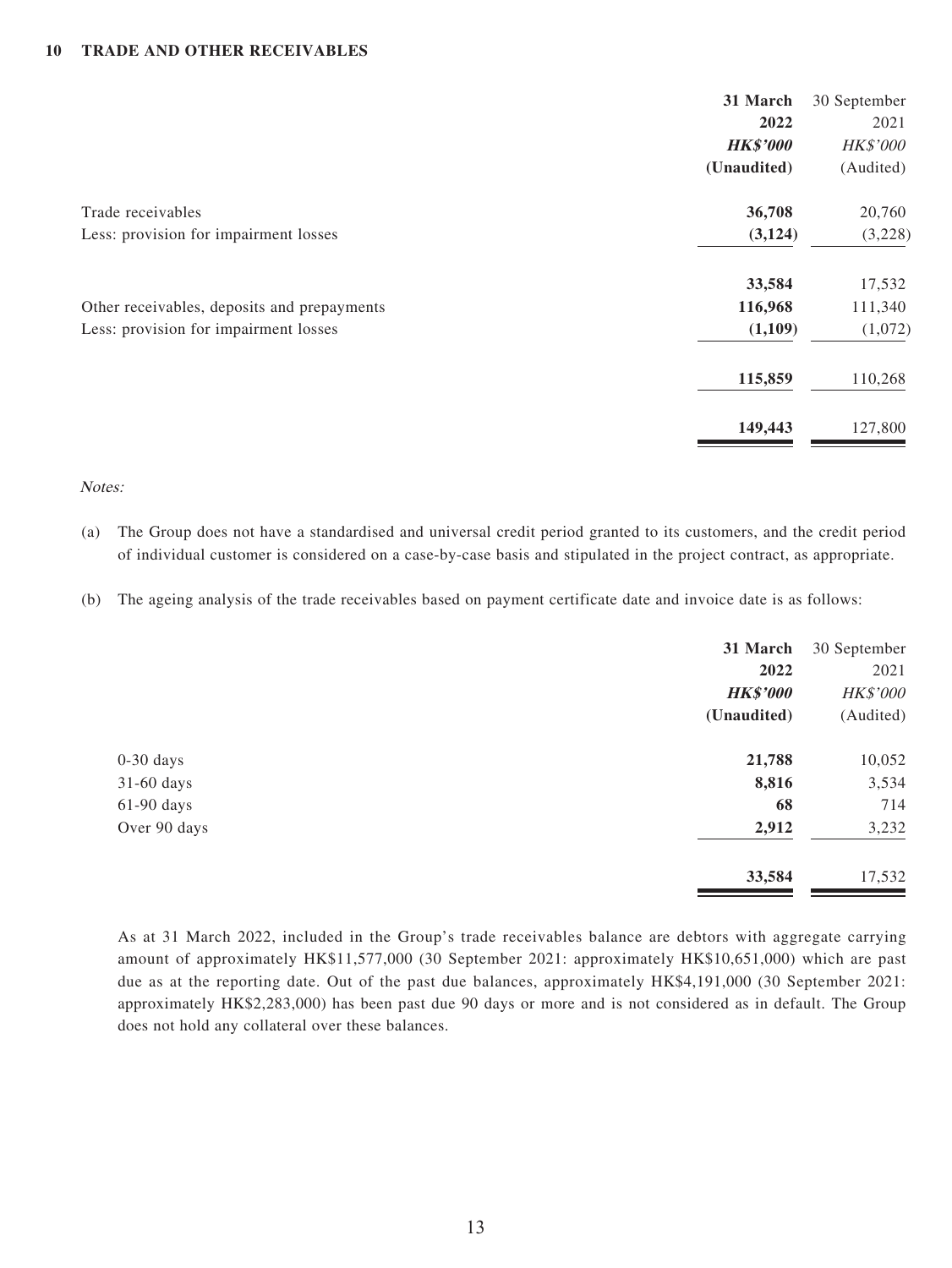### **11 BANK DEPOSITS, BALANCES AND CASH**

|                                                                      | 31 March        | 30 September |
|----------------------------------------------------------------------|-----------------|--------------|
|                                                                      | 2022            | 2021         |
|                                                                      | <b>HK\$'000</b> | HK\$'000     |
|                                                                      | (Unaudited)     | (Audited)    |
| Cash at banks                                                        | 76,895          | 105,911      |
| Bank balances                                                        | 69,805          | 103,851      |
| Deposits at banks<br>- fixed deposits (maturing within three months) | 7,090           | 2,060        |
|                                                                      | 76,895          | 105,911      |
|                                                                      |                 |              |

#### **12 TRADE AND OTHER PAYABLES**

|                             | 31 March        | 30 September    |
|-----------------------------|-----------------|-----------------|
|                             | 2022            | 2021            |
|                             | <b>HK\$'000</b> | <b>HK\$'000</b> |
|                             | (Unaudited)     | (Audited)       |
| Trade payables              | 16,475          | 9,578           |
| Retention payables          | 29,436          | 28,975          |
| Accruals and other payables | 127,494         | 120,620         |
|                             | 173,405         | 159,173         |

#### Notes:

The ageing analysis of the trade payables based on invoice date is as follows:

|                  | 31 March        | 30 September |
|------------------|-----------------|--------------|
|                  | 2022            | 2021         |
|                  | <b>HK\$'000</b> | HK\$'000     |
|                  | (Unaudited)     | (Audited)    |
| $0$ to $30$ days | 14,511          | 7,999        |
| 31 to 60 days    | 1,473           | 409          |
| 61 to 90 days    | 18              | 73           |
| Over 90 days     | 473             | 1,097        |
|                  | 16,475          | 9,578        |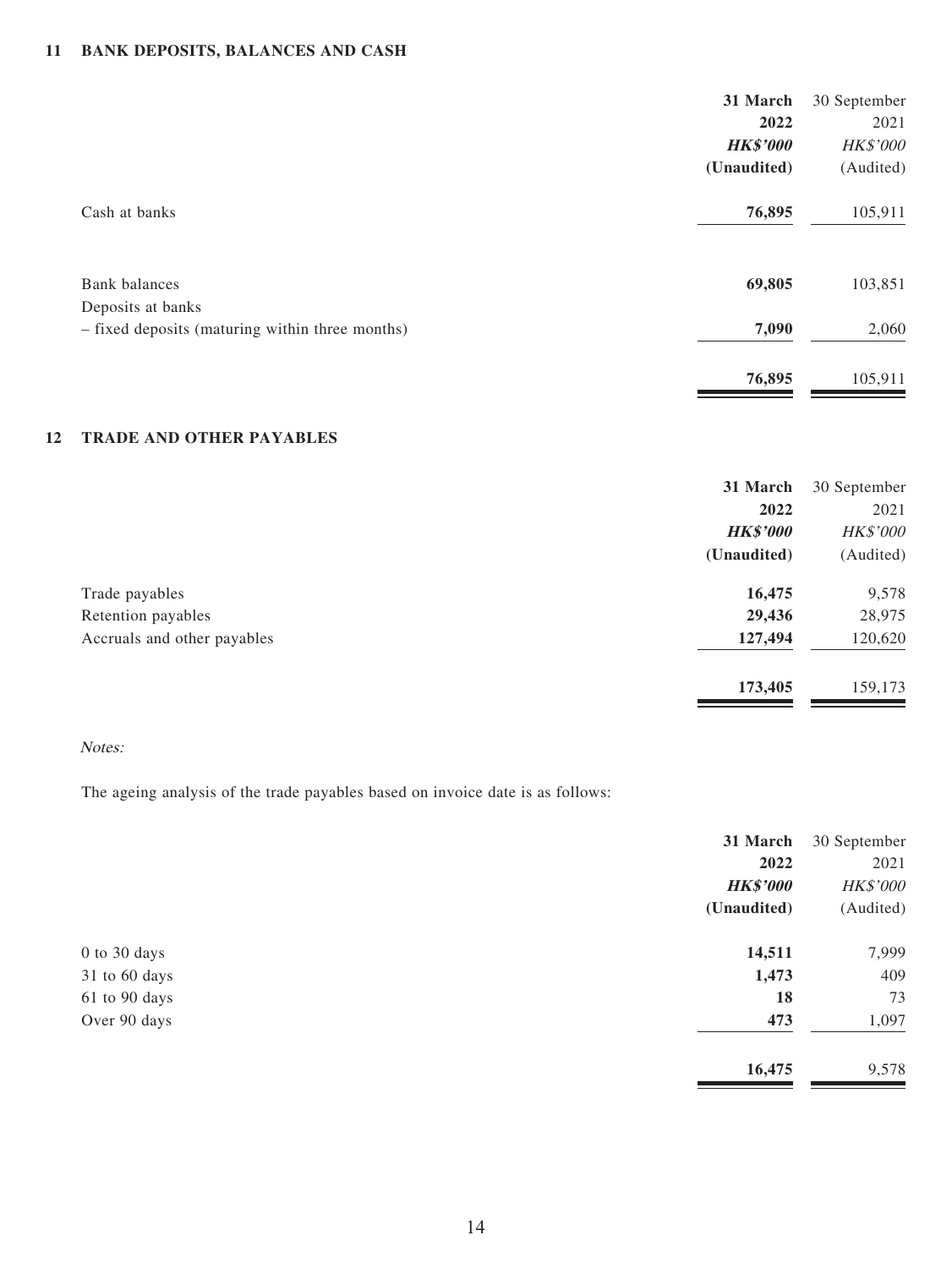#### **BUSINESS REVIEW**

The Group is a construction contractor in Hong Kong principally providing (i) foundation and site formation works, which mainly include piling works, excavation and lateral support (ELS) works, pile cap construction and ground investigation works; (ii) general building works and associated services, which mainly include development of superstructures, alteration and addition works; and (iii) other construction works, which mainly include slope works and demolition works. The Group is able to undertake construction works as either a main contractor or a subcontractor. Apart from construction works, the Group also provides construction related consultancy services including engineering consulting on construction designs and works supervision, and construction contract administration services. The Group also engages in the business of health management and consultancy business in the PRC, which mainly includes sales of health products and the provision of health services.

As at 31 March 2022, the Group had 44 construction projects on hand (including projects in progress and projects that are yet to commence) with a total contract value of approximately HK\$780.4 million. As at 30 September 2021, the Group had 37 construction projects on hand with a total contract value of approximately HK\$742.1 million. The details of the Group's projects on hand as at 31 March 2022 are as follows:

| <b>Number</b>  | Project awarded                                                                                                  | Actual/expected<br>commencement date | Actual/expected<br>completion date |
|----------------|------------------------------------------------------------------------------------------------------------------|--------------------------------------|------------------------------------|
| $\mathbf{1}$   | Redevelopment of a school in Kowloon                                                                             | <b>July 2016</b>                     | April 2022                         |
| $\overline{2}$ | Foundation, excavation and lateral support ("ELS") and<br>pile cap works for a commerical building in Sheung Wan | June 2018                            | May 2022                           |
| 3              | Slope improvement work for a university in Shatin                                                                | January 2020                         | September 2022                     |
| 4              | Slope works for the fresh water services reservoir at<br>Sheung Shui and Fanling                                 | February 2020                        | June 2022                          |
| 5              | Slope improvement work for a university in Shatin                                                                | June 2020                            | September 2022                     |
| 6              | Land slip prevention and mitigation works in various<br>locations in Hong Kong                                   | <b>July 2020</b>                     | December 2022                      |
| 7              | Foundation and ELS Works for the redevelopement of a<br>office building at Central                               | August 2020                          | September 2022                     |
| 8              | Slope works at Kwu Tung North New Development Areas                                                              | Octobter 2020                        | December 2022                      |
| 9              | Foundation works for schools at Ho Man Tin and<br>Sai Ying Pun                                                   | November 2020                        | June 2022                          |
| 10             | Fence wall modification minor works for the residential<br>development at Tuen Mun                               | February 2021                        | September 2023                     |
| 11             | Slope maintenance works for a university in Shatin                                                               | March 2021                           | November 2022                      |
| 12             | Repave work for bus terminus at Discovery Bay                                                                    | April 2021                           | September 2022                     |
| 13             | Maintenance for external works for a university in Shatin                                                        | April 2021                           | <b>July 2022</b>                   |
| 14             | Maintenance works for slopes and retaining walls of a<br>residential estate at Tai Hang                          | April 2021                           | September 2022                     |
| 15             | Slope enhancement works for the residential development<br>project at Tsing Yi                                   | April 2021                           | September 2022                     |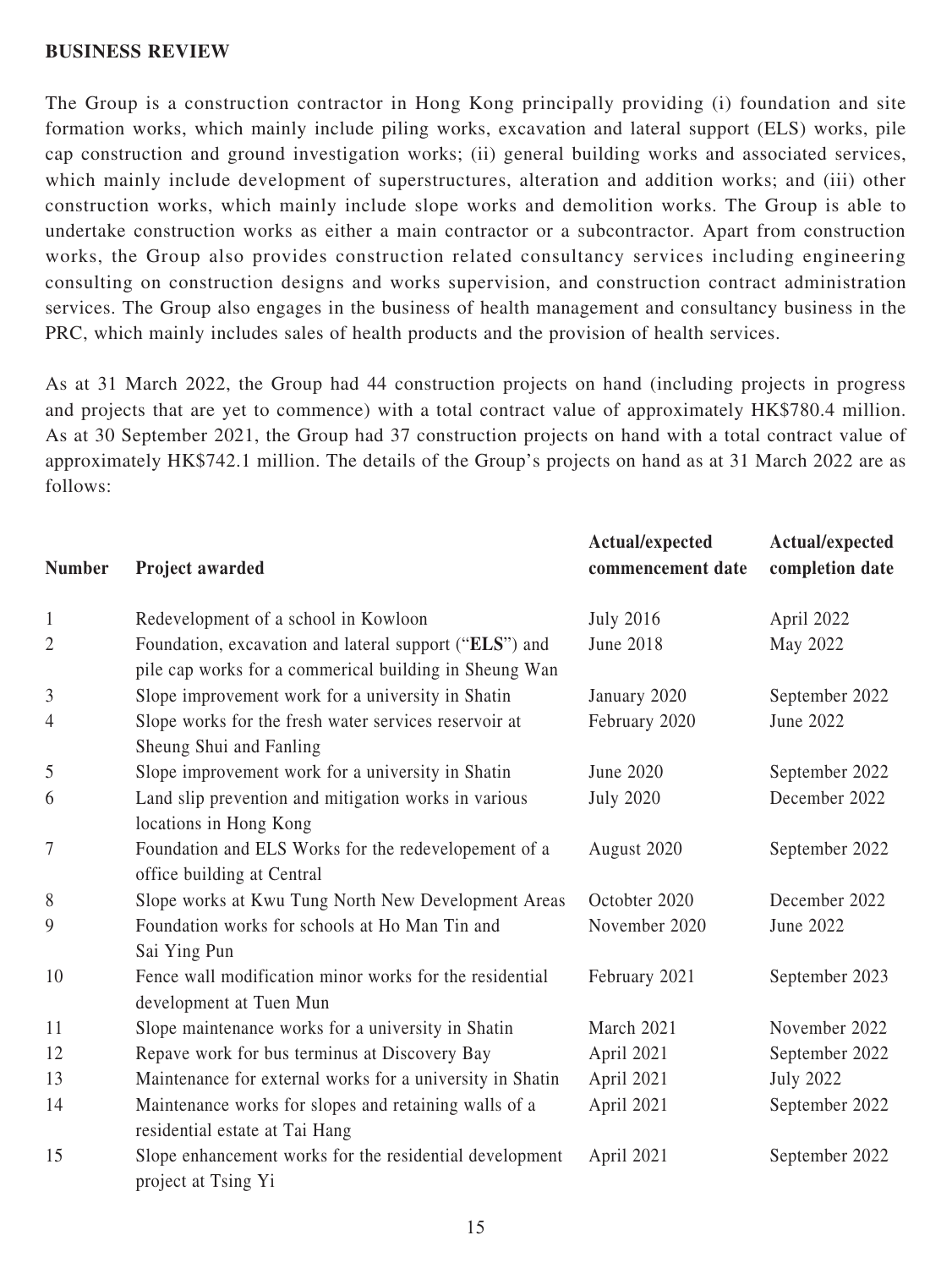| <b>Number</b> | Project awarded                                                                                                              | Actual/expected<br>commencement date | Actual/expected<br>completion date |
|---------------|------------------------------------------------------------------------------------------------------------------------------|--------------------------------------|------------------------------------|
| 16            | Construction of soldier piles, site formation and<br>infrastructure works for the public housing development<br>at Yuen Long | May 2021                             | September 2022                     |
| 17            | Slope upgrading works for the residential properties at<br>Mid Level                                                         | June 2021                            | June 2022                          |
| 18            | Slope and drainage maintenance works for a university in<br>Shatin                                                           | June 2021                            | September 2022                     |
| 19            | Slope upgrading works for the residential properties at<br>Mid Level                                                         | June 2021                            | June 2022                          |
| 20            | Foundation works for a factory at Tsing Yi                                                                                   | <b>July 2021</b>                     | April 2022                         |
| 21            | Ground investigation works for redevelopment of the<br>residential estate at Sai Ying Pun                                    | <b>July 2021</b>                     | September 2022                     |
| 22            | Maintenance pit works for the Peak Tram                                                                                      | <b>July 2021</b>                     | September 2022                     |
| 23            | Ground investigation works for a university in Shatin                                                                        | <b>July 2021</b>                     | September 2022                     |
| 24            | Construction work of a church in Tuen Mun                                                                                    | <b>July 2021</b>                     | <b>July 2022</b>                   |
| 25            | Evacuation pathway works for the Peak Tram                                                                                   | August 2021                          | September 2022                     |
| 26            | Ground investigation works for house development at<br>Ho Man Tin                                                            | September 2021                       | September 2022                     |
| 27            | Ground investigation works for transitional housing<br>project at Tsuen Wan                                                  | September 2021                       | September 2022                     |
| 28            | Meteorological mast removal project                                                                                          | September 2021                       | June 2022                          |
| 29            | Slope remedial works for dangerous hillside at<br>Ho Man Tin                                                                 | November 2021                        | August 2022                        |
| 30            | Slope upgrading works for a government building at<br>Tai Lam                                                                | November 2021                        | November 2022                      |
| 31            | Retaining walls upgading works of a residential estate at<br>Mid Level                                                       | December 2021                        | December 2022                      |
| 32            | Ground investigation work for a school at Choi Hung                                                                          | December 2021                        | September 2022                     |
| 33            | Re-construction work for a building at Jordan                                                                                | December 2021                        | <b>July 2023</b>                   |
| 34            | Demolition works and foundation works for a sport center<br>in Shatin                                                        | January 2022                         | June 2022                          |
| 35            | Alteration & addition works for a library at a university<br>in Shatin                                                       | February 2022                        | September 2022                     |
| 36            | Ground investigation works for transitional housing<br>project at Chai Wan                                                   | February 2022                        | May 2022                           |
| 37            | Ground investigation works for the residential<br>development in Yuen Long                                                   | March 2022                           | May 2022                           |
| 38            | Utility services survey for renovation works at<br>Discovery Bay                                                             | March 2022                           | May 2022                           |
| 39            | Ground investigation works for an art centre at<br>Wong Tai Sin                                                              | April 2022                           | <b>July 2022</b>                   |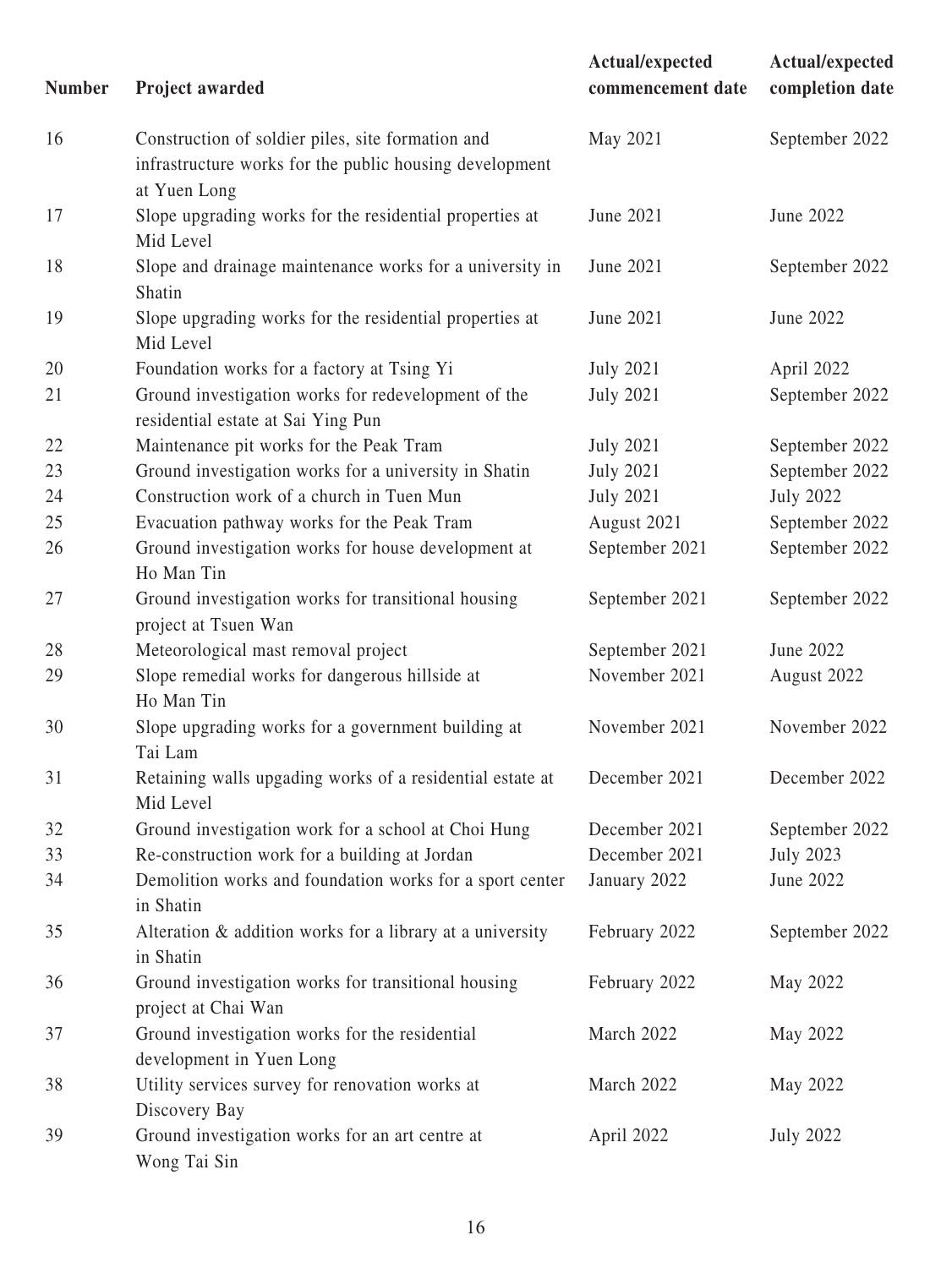| <b>Number</b> | <b>Project awarded</b>                                                                                     | Actual/expected<br>commencement date | Actual/expected<br>completion date |
|---------------|------------------------------------------------------------------------------------------------------------|--------------------------------------|------------------------------------|
| 40            | Ground investigation works for alteration $\&$ addition<br>works for a building in Sheung Wan              | April 2022                           | May 2022                           |
| 41            | Ground investigation works for the residential<br>development in To Kwa Wan                                | April 2022                           | September 2022                     |
| 42            | Ground investigation works for feasibility study and<br>preliminary design for implementation of PV system | April 2022                           | May 2022                           |
| 43            | Ground investigation work for a social welfare facility at<br>Yuen Long                                    | April 2022                           | September 2022                     |
| 44            | Slope improvement work for a university in Shatin                                                          | January 2022                         | <b>July 2022</b>                   |

Apart from undertaking construction works in Hong Kong, the Group also carries on the health management and consultancy business in the PRC through the sales of health products primarily on a wholesale basis and the sales of health services to the customers. In view of the growing ageing population in the PRC and the increasing health awareness due to the outbreak of COVID-19 (the "**Epidemic**"), the Group marketed health products under its own brands for customers in the middle-aged or elderly population in the PRC via the cooperation with biotechnology and pharmaceutical companies in the PRC. However, due to the outbreak of COVID-19 in the PRC and the implementation of the public health emergency policies in certain cities, revenue from the Group's health management and consultancy business decreased from approximately HK\$7.0 million for the six months ended 31 March 2021 to approximately HK\$2.7 million for the six months ended 31 March 2022.

### **OUTLOOK**

The Directors are of the view that the general outlook of the construction industry and the business environment in which the Group operates will remain challenging. Under the waves of the Epidemic, the number of infected cases remain volatile, which may continue to affect the construction industry as well as the operation of the Group. In light of the uncertain business environment, the Group will continue to adopt prudent financial management and cost control. Furthermore, the Group will continue to obtain additional qualifications and strengthen its financial resources to better position itself for tendering suitable projects in the public sector as a main contractor, and invest in the manpower and information system to enhance its operational capacity and efficiency. For the health management and consultancy business, although the business development in the PRC was affected by the implementation of the public health emergency policies, the Group will continue to enhance its products offering, so as to capture the growth opportunities and accommodate the market demand during the Epidemic. Meanwhile, the Group will continue to explore other suitable business and investment opportunities to drive its business growth.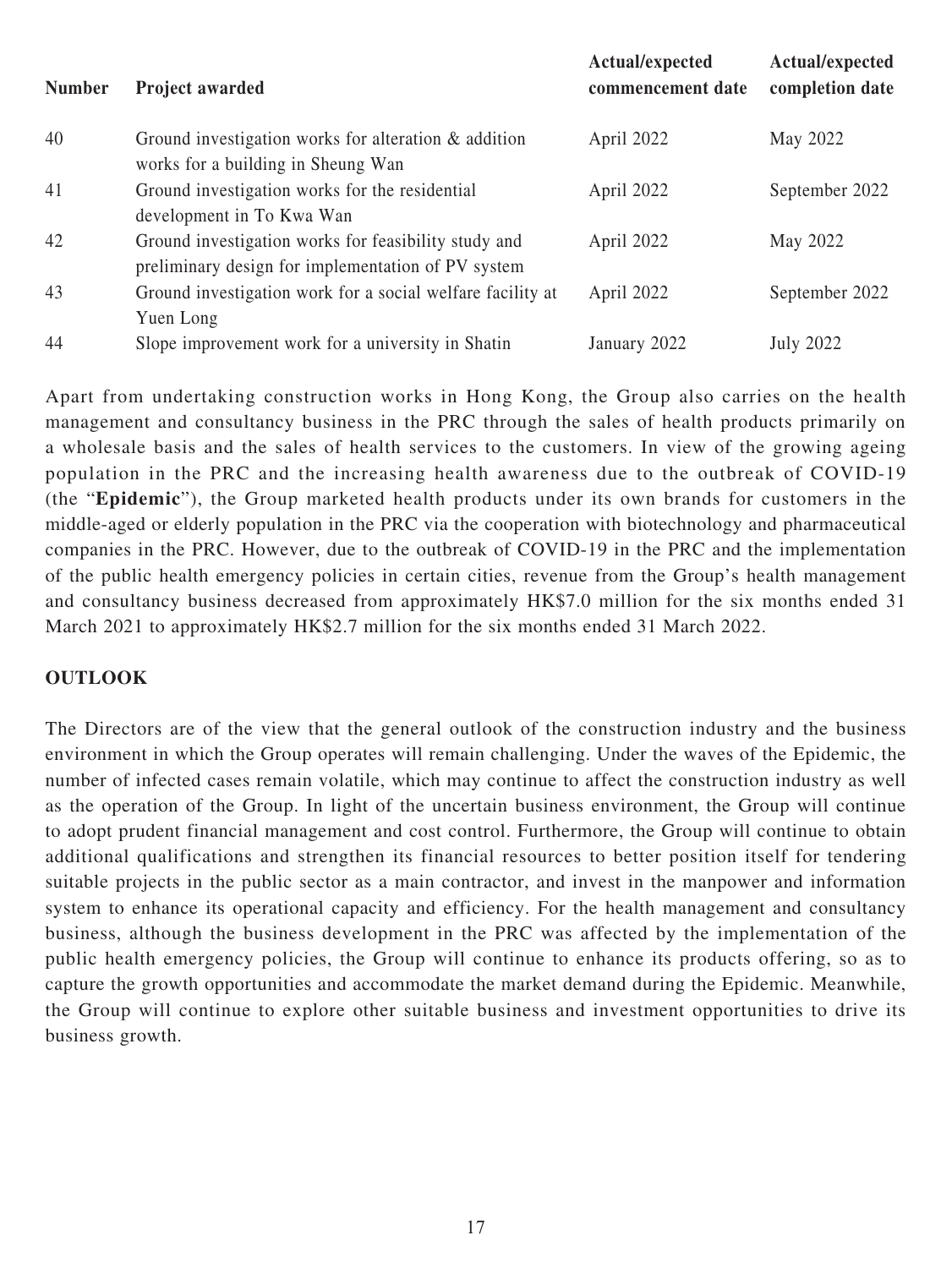### **FINANCIAL REVIEW**

### **Revenue**

The Group's revenue increased by approximately HK\$11.5 million, or approximately 14.9%, from approximately HK\$77.6 million for the six months ended 31 March 2021 to approximately HK\$89.1 million for the six months ended 31 March 2022. The following table sets out a breakdown of the Group's revenue during the six months ended 31 March 2021 and 2022 by segments:

|                                                | Six months ended 31 March |       |                 |       |
|------------------------------------------------|---------------------------|-------|-----------------|-------|
|                                                | 2022                      |       | 2021            |       |
|                                                | <b>HK\$'000</b>           | %     | <b>HK\$'000</b> | %     |
| Foundation and site formation works            | 48,191                    | 54.1  | 37,870          | 48.8  |
| General building works and associated services | 5,479                     | 6.1   | 11,662          | 15.1  |
| Other construction works                       | 29,666                    | 33.3  | 15,307          | 19.7  |
| Construction related consultancy works         | 3,068                     | 3.4   | 5,740           | 7.4   |
| Health management and consultancy business     | 2,734                     | 3.1   | 6,988           | 9.0   |
| Total                                          | 89,138                    | 100.0 | 77,567          | 100.0 |

The increase in the Group's revenue was primarily driven by the increase in revenue from foundation and site formation works and others construction works. Such increase was primarily due to (i) the increase in value of variable orders and works being approved for foundation and site formation works projects; and (ii) the commencement of new projects of other construction works during the six months ended 31 March 2022. The Group recorded a decrease in revenue contributed from general building works and associated service and construction related consultancy works, which was mainly due to lower amount of works done undertaken by the Group during the six months ended 31 March 2022. Furthermore, the revenue generated from the Group's health management and consultancy business also decreased during the six months ended 31 March 2022 due to the implementation of the public health emergency policies in the PRC.

#### **Cost of sales**

Cost of sales decreased by approximately HK\$8.3 million, or approximately 7.5%, from approximately HK\$109.3 million for the six months ended 31 March 2021 to approximately HK\$101.0 million for the six months ended 31 March 2022. Such decrease was mainly driven by the decrease in costs incurred for general building works as a result of the decrease in work performed during the six months ended 31 March 2022.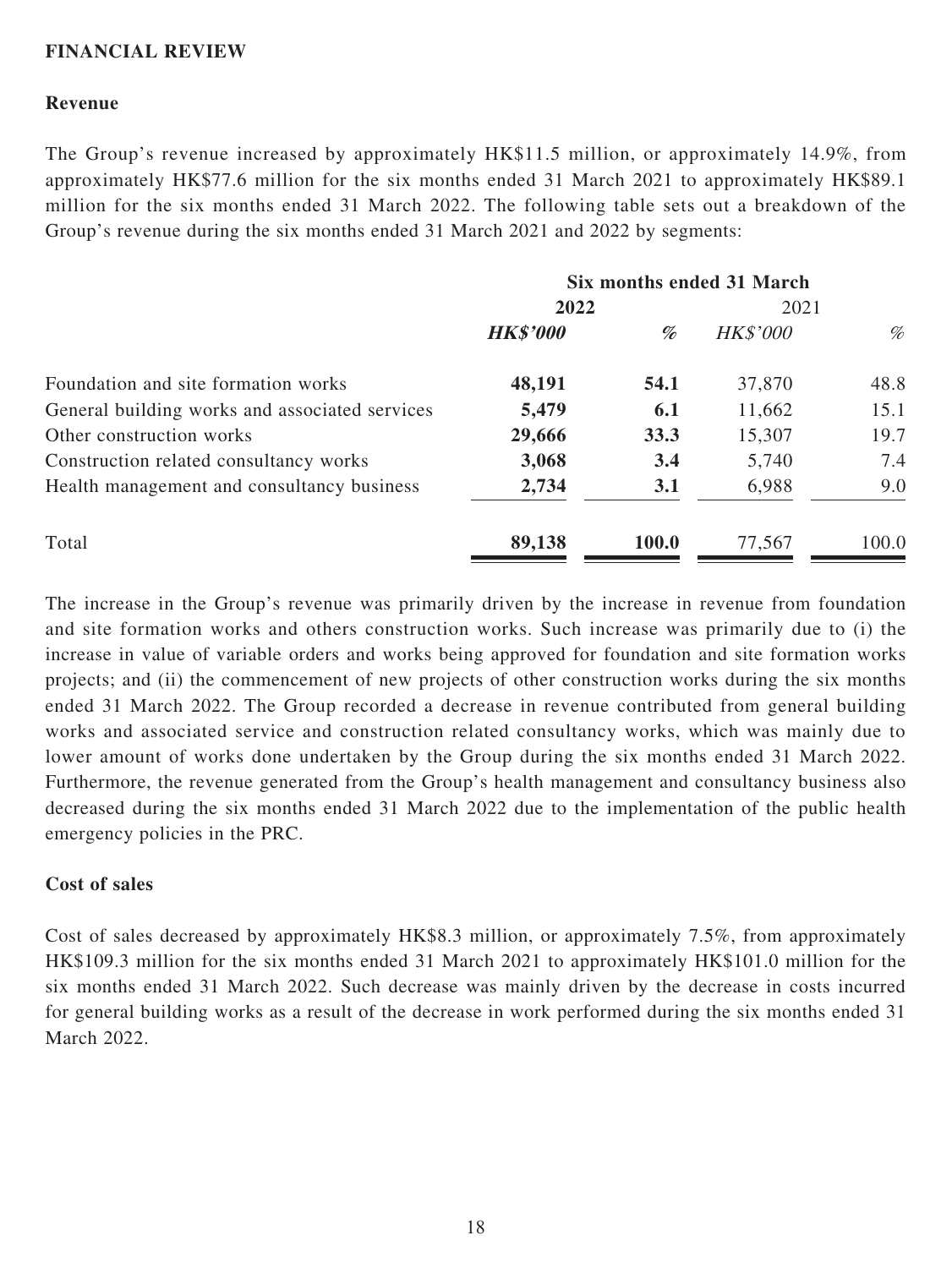### **Gross loss and gross loss margin**

The Group incurred gross loss of approximately HK\$11.9 million and HK\$31.7 million for the six months ended 31 March 2022 and 2021, respectively. The Group recorded a gross loss margin of approximately 13.4% and 40.8% for the six months ended 31 March 2022 and 2021, respectively.

During the six months ended 31 March 2022, the Group recorded a gross loss margin for general building works and associated works (2021: approximately 309.2%; 2022: approximately 350.2%) and construction related consultancy services (2021: gross profit margin of approximately 21.9%; 2022: gross loss margin of approximately 55.4%), mainly due to (i) delay in payment certification for a large scale general building works project; and (ii) the decline in revenue of construction related consultancy services which was unable to cover the fixed operating costs. The gross loss margin was improved mainly due to the increase in gross profit margins for foundation and site formation works (2021: approximately 6.0%; 2022: approximately 13.6%) and other construction works (2021: gross loss margin of approximately 12.0%; 2022: gross profit margin of approximately 1.4%), following the commencement of new projects with relatively higher margin during the six months ended 31 March 2022. Furthermore, during the six months ended 31 March 2022, the Group's gross profit margin for health management and consultancy business increased as compared to the same period in 2021 (2021: approximately 38.1%; 2022: approximately 73.7%) as less costs attributable to the sales of products were incurred.

### **Other income, gains and losses**

Other income, gains and losses remain relatively stable of approximately HK\$2.1 million and approximately HK\$2.6 million for the six months ended 31 March 2021 and 2022, respectively.

# **Administrative and other operating expenses**

Administrative and other operating expenses increased by approximately HK\$4.1 million, or approximately 17.2%, from approximately HK\$24.3 million for the six months ended 31 March 2021 to approximately HK\$28.4 million for the six months ended 31 March 2022. Such increase is primarily due to increase in the staff costs and relevant costs for the Group's business development in the PRC.

### **Income tax expenses/(credit)**

The Group recorded income tax expenses of approximately HK\$12,000 for the six months ended 31 March 2022, primarily arising from the taxable profit for the PRC business during the six months ended 31 March 2022 (six months ended 31 March 2021: income tax credit of approximately HK\$66,000).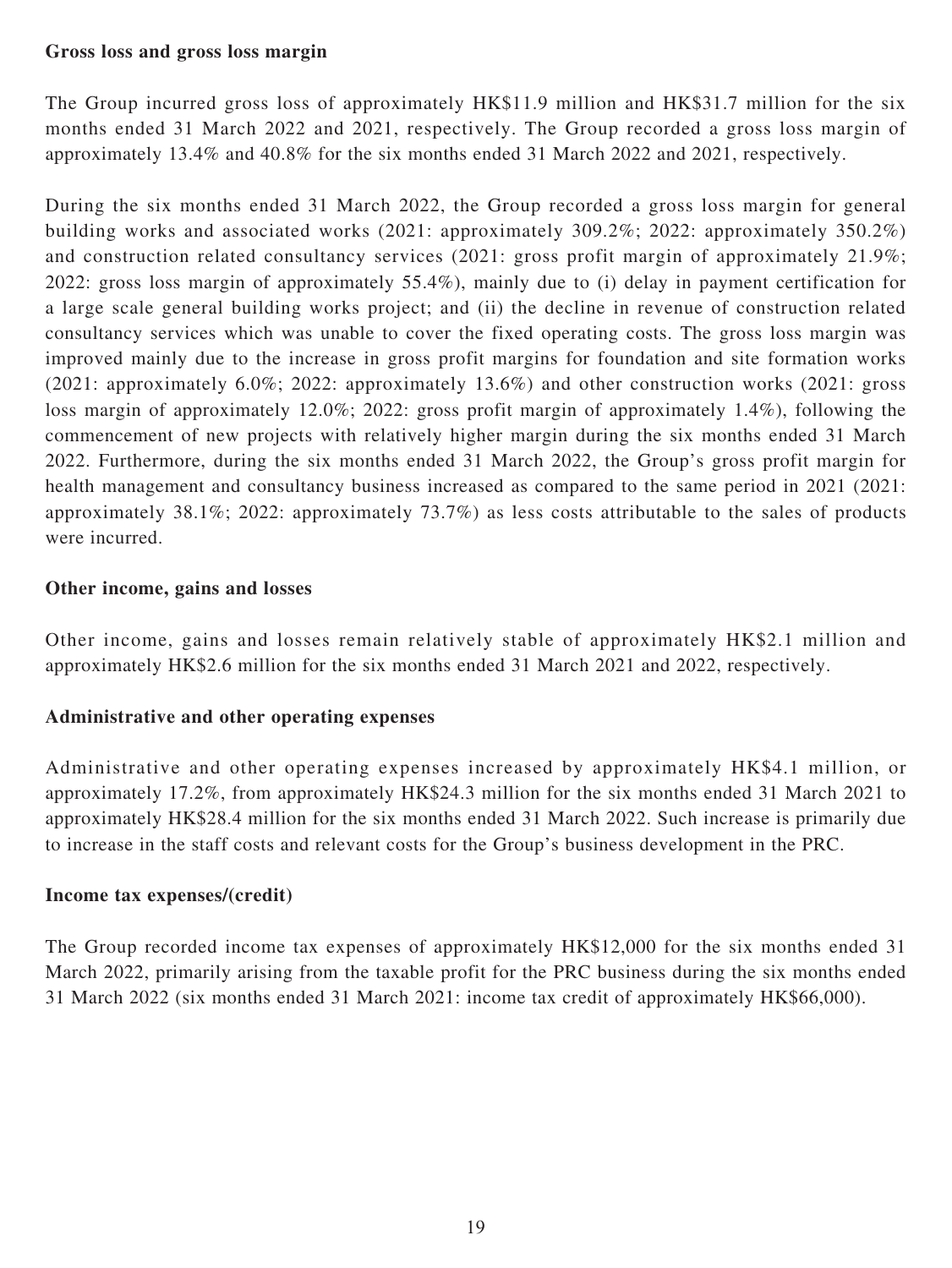# **Loss and total comprehensive expense for the period**

As a result of the foregoing, the Group recorded a loss of approximately HK\$37.5 million and HK\$53.3 million for the six months ended 31 March 2022 and 2021, respectively.

# **Comparison of Business Strategies with Actual Business Progress**

The following is a comparison of the Group's business strategies as set out in the prospectus of the Company dated 28 September 2018 (the "**Prospectus**") with actual business progress up to 31 March 2022.

| <b>Business strategies</b><br>as stated in the<br><b>Prospectus</b> | <b>Implementation activities</b><br>up to 31 March 2022<br>as stated in the Prospectus                                             | Progress up to 31 March 2022                                                                                                                                                                                                      |
|---------------------------------------------------------------------|------------------------------------------------------------------------------------------------------------------------------------|-----------------------------------------------------------------------------------------------------------------------------------------------------------------------------------------------------------------------------------|
| Apply for additional<br>licences                                    | Acquire one set of bored piling<br>machine; one set of rock-socket<br>piling machine; two sets of<br>mini-piling machines and four | The Group has acquired the bored<br>piling machines, rock-socket piling<br>machine and two air compressors.                                                                                                                       |
|                                                                     | air compressors; and maintain<br>newly acquired machinery to<br>fulfill plant requirements of the<br>licenses                      | The Group was in the course of<br>identifying suitable land for machinery<br>storage. Due to the Group's specific<br>requirements on the land premises and<br>the property market condition of Hong                               |
|                                                                     | Acquire a piece of land for<br>machinery storage                                                                                   | Kong, the Group has taken more time<br>to identify suitable land.                                                                                                                                                                 |
|                                                                     | Increase the employed capital of<br>Po Shing Construction Limited<br>and Fong On Construction<br>Limited                           | The Group has increased the employed<br>capital of both subsidiaries.                                                                                                                                                             |
| Fund the initial costs<br>of the Group's<br>construction project    | Finance the working capital<br>requirement and up front costs<br>for three of the Group's projects                                 | The funding costs for (i) the<br>redevelopment of an outdoor<br>activities centre at Stanley; (ii) the<br>redevelopment at Sheung Wan; and<br>(iii) the alterations and additions works<br>for commercial building at North Point |

were fully utilised.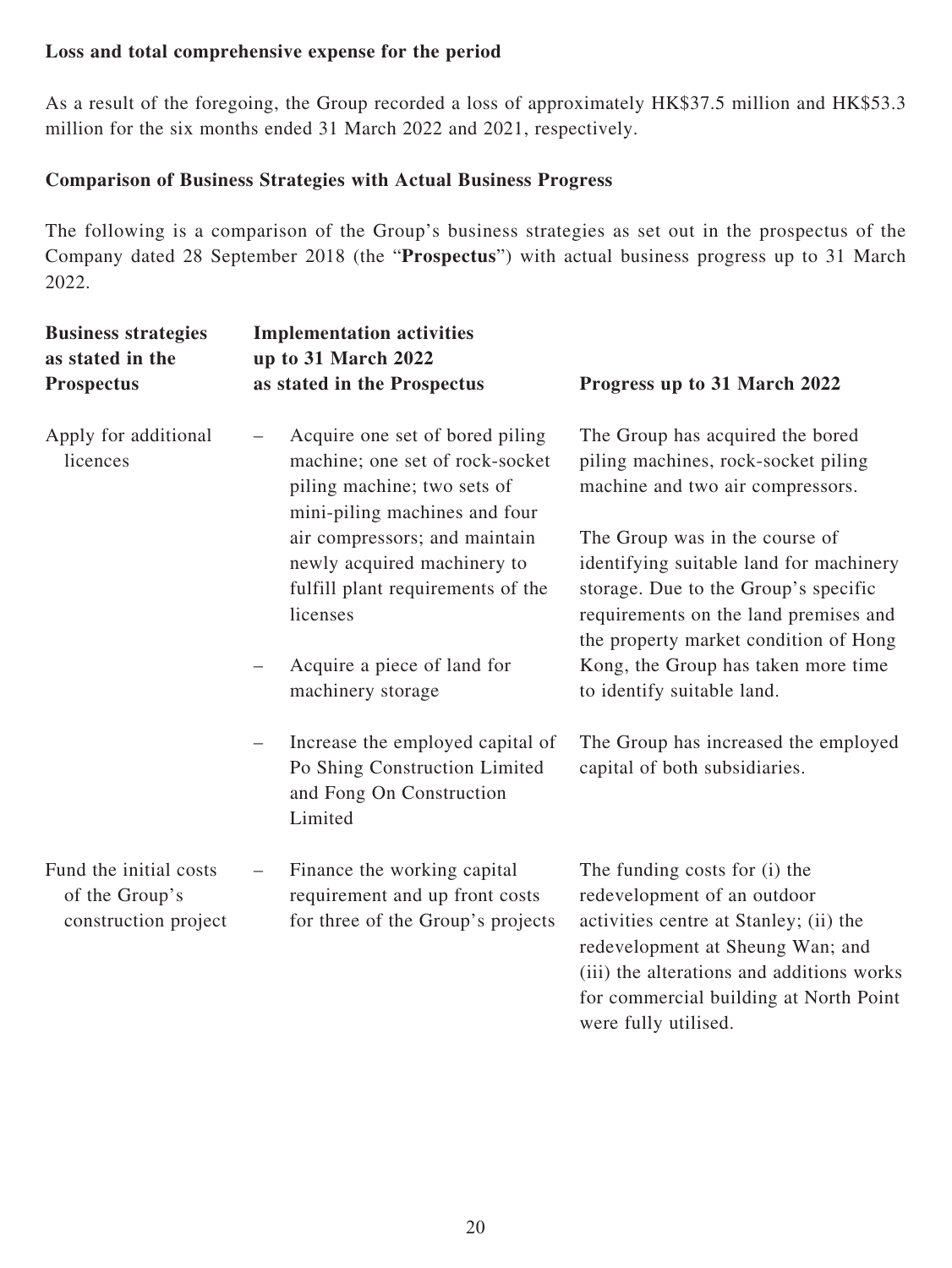| <b>Business strategies</b><br>as stated in the<br><b>Prospectus</b> | <b>Implementation activities</b><br>up to 31 March 2022<br>as stated in the Prospectus                                                                                                                                                | Progress up to 31 March 2022                                                                                                                                                                           |
|---------------------------------------------------------------------|---------------------------------------------------------------------------------------------------------------------------------------------------------------------------------------------------------------------------------------|--------------------------------------------------------------------------------------------------------------------------------------------------------------------------------------------------------|
| Strengthening the<br>Group's manpower                               | Recruit two project managers,<br>two project engineers, two<br>quantity surveyors, one safety<br>officer, two site foremens and<br>one mechanical fitter                                                                              | The Group has recruited one project<br>manager, two project engineers, two<br>quantity surveyors and two foremen<br>and is in the process to identify suitable<br>candidate for the remaining vacancy. |
|                                                                     | Retain talents as recruited for<br>this business strategy                                                                                                                                                                             | The recruitment schedule is deferred<br>due to shortage of candidates with the<br>right calibre.                                                                                                       |
| Investment in the new<br>information system                         | Upgrade the existing hardware<br>and acquire new computer<br>facilities                                                                                                                                                               | The Group has upgraded existing<br>hardware and acquired new computer<br>facilities.                                                                                                                   |
|                                                                     | Upgrade the accounting system<br>to enhance documentation<br>and manual procedures and<br>upgrade the human resources<br>management system to<br>consolidate and automate<br>attendance, payrolls and<br>retirement fund contribution | The Group has upgraded the accounting<br>system to enhance documentation and<br>is in the course of identifying suitable<br>service providers for upgrading the<br>human resources management system.  |
|                                                                     | Upgrade the engineering and<br>design system to facilitate<br>the planning, designing, and<br>managing of construction<br>projects through automatic<br>generation of drawings and<br>reports, design analysis,                       | The Group has upgraded engineering<br>and design system.                                                                                                                                               |

# **USE OF NET PROCEEDS FROM LISTING**

The net proceeds from the share offer of the Company at the time of the Listing, after deduction of the underwriting commission and actual expenses paid by the Group in connection thereto, were approximately HK\$86.6 million. After the Listing, a part of these proceeds have been applied for the purposes in accordance with the future plans and use of proceeds as set out in the Prospectus.

schedule simulation and facilities management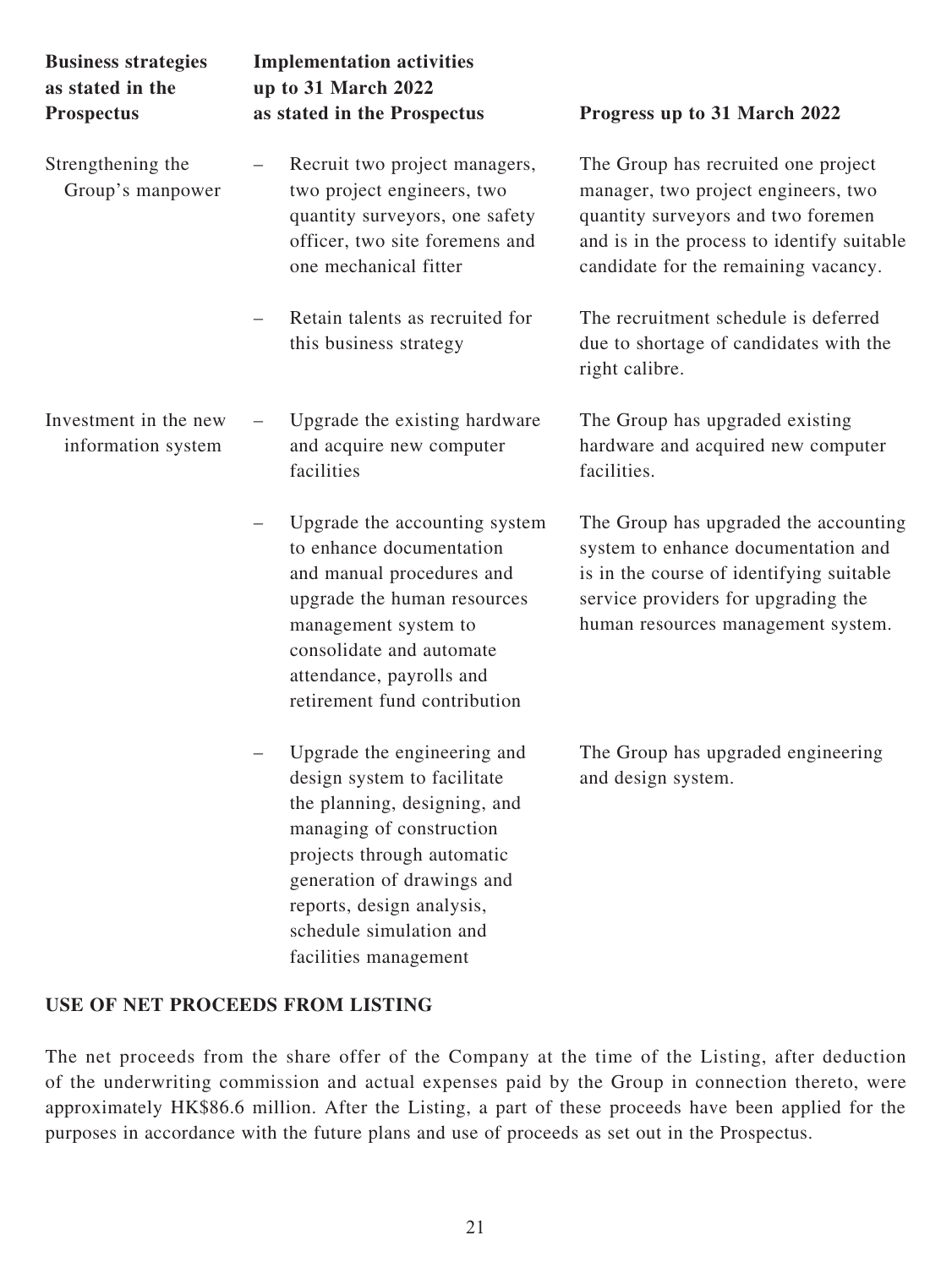The below table sets out the proposed and actual applications of the net proceeds from the Listing Date to 31 March 2022:

|                                                                | <b>Planned</b><br>use of<br>proceeds<br>up to<br>31 March<br>2022<br>HK\$ million | <b>Actual</b><br>use of<br>proceeds<br>from the<br><b>Listing</b><br>Date to<br>2022 | <b>Unutilised</b><br>balance as<br>31 March at 31 March<br>2022<br>HK\$ million HK\$ million | <b>Expected timeline</b><br>for utilising<br>the unutilised<br>net proceeds |
|----------------------------------------------------------------|-----------------------------------------------------------------------------------|--------------------------------------------------------------------------------------|----------------------------------------------------------------------------------------------|-----------------------------------------------------------------------------|
| Apply for additional licences                                  | 39.5                                                                              | 9.1                                                                                  | 30.4                                                                                         | 30 September 2022                                                           |
| Fund the initial costs of the Group's<br>construction projects | 21.8                                                                              | 21.8                                                                                 |                                                                                              | N/A                                                                         |
| Strengthening the Group's manpower                             | 13.9                                                                              | 8.4                                                                                  | 5.5                                                                                          | 30 September 2022                                                           |
| Investment in the new information<br>system                    | 2.7                                                                               | 1.3                                                                                  | 1.4                                                                                          | 30 September 2022                                                           |
| General working capital                                        | 8.7                                                                               | 8.7                                                                                  |                                                                                              | N/A                                                                         |
|                                                                | 86.6                                                                              | 49.3                                                                                 | 37.3                                                                                         |                                                                             |

During the six months ended 31 March 2022, the net proceeds from the Listing were utilised and expected to be utilised in the manners as disclosed in the Prospectus and there has been no change in the use of proceeds.

Up to 31 March 2022, approximately HK\$49.3 million out of the net proceeds from the Listing had been used. The remaining unutilised net proceeds of approximately HK\$37.3 million were deposited in licensed banks in Hong Kong. The Company intends to apply the net proceeds in the manner as stated in the Prospectus. However, due to the unstable economic environment under the prolonged outbreak of COVID-19, the Group will utilise the remaining balance in a conservative manner. The Directors will constantly evaluate the Group's business objectives and specific needs from time to time. The Company will make further announcement if there are any changes on the use of proceeds as and when appropriate. Such amounts are expected to be fully utilised on or before 30 September 2022.

The business objectives, future plans and planned use of proceeds as stated in the Prospectus were based on the best estimation and assumption of future market conditions made by the Group at the time of preparing the Prospectus while the proceeds were applied based on the actual development of the Group's business and the industry.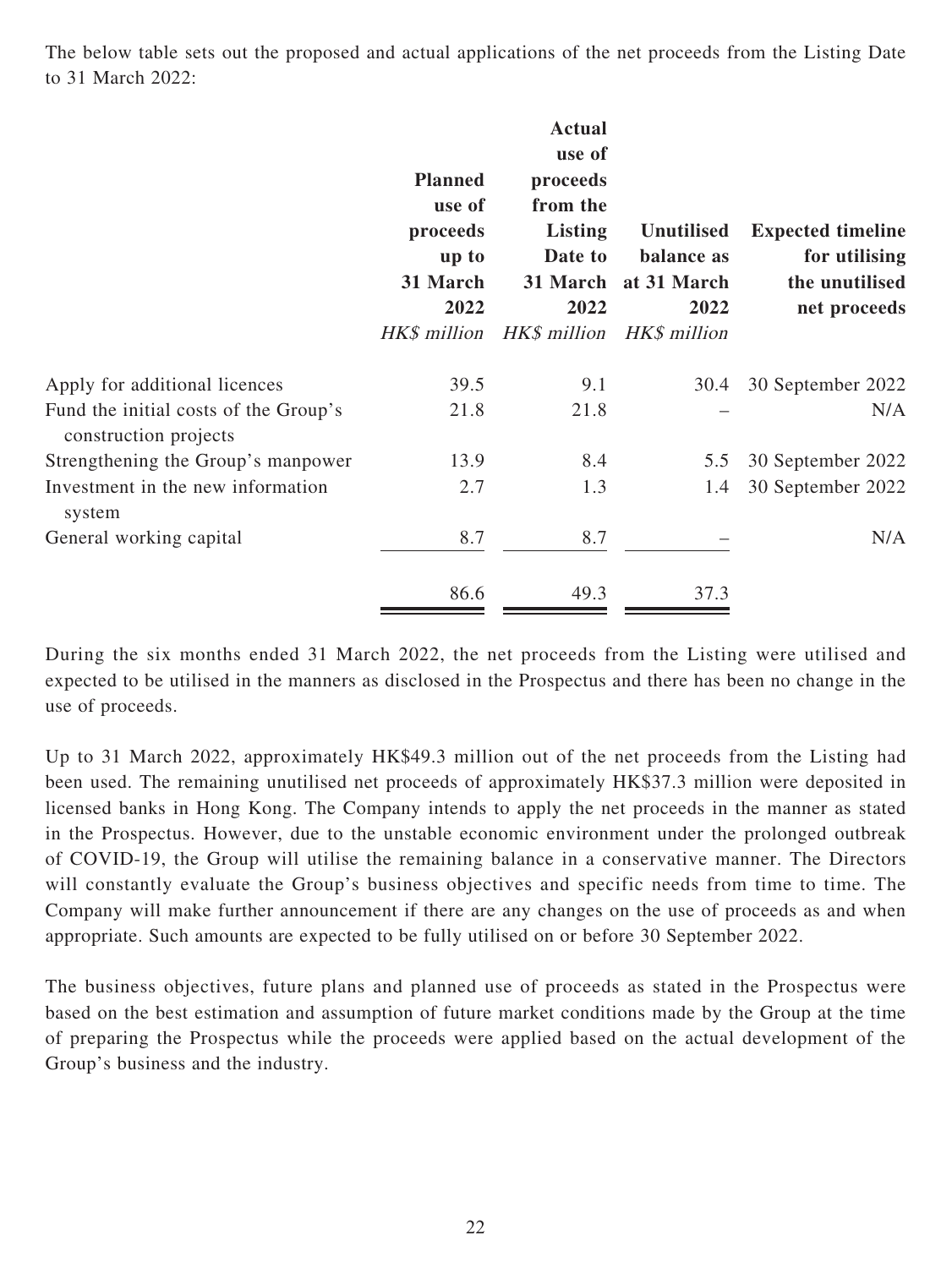# **CAPITAL STRUCTURE, LIQUIDITY AND FINANCIAL RESOURCES**

The Company's shares were successfully listed on the Main Board of the Stock Exchange on the Listing Date. There has been no change in the capital structure of the Group since then. The capital of the Group only comprises of ordinary shares.

The Group's operation and investments were financed principally by cash generated from its business operations and equity contribution from the shareholders of the Company.

As at 31 March 2022, the Group had net current assets of approximately HK\$133.0 million (30 September 2021: approximately HK\$167.0 million) and bank balances and cash of approximately HK\$76.9 million (30 September 2021: approximately HK\$105.9 million), which were denominated in HK\$, Renminbi and US dollars.

As at 31 March 2022, the Group's total equity attributable to owners of the Company amounted to approximately HK\$145.6 million (30 September 2021: approximately HK\$182.2 million), and the Group's total debt comprising lease liabilities amounted to approximately HK\$2.9 million (30 September 2021: approximately HK\$4.0 million). The Directors have confirmed that the Group will have sufficient financial resources to meet its obligations as they fall due in the foreseeable future.

# **CONTINGENT LIABILITIES**

As at 31 March 2022, certain customers of construction contracts undertaken by the Group require the Group to issue guarantee for the performance of contract works in the form of surety bonds of approximately HK\$21.5 million (30 September 2021: approximately HK\$16.0 million). The Company and the executive Directors have provided guarantee to the insurance companies to secure certain surety bonds. The surety bonds are expected to be released in accordance with the terms of the respective construction contracts.

# **PLEDGE OF ASSETS**

As at 31 March 2022, the Group has pledged certain motor vehicle with net book value amounted to approximately HK\$0.8 million (30 September 2021: certain motor vehicles with net book value amounted to approximately HK\$0.3 million) under non-cancellable lease agreement.

As at 31 March 2022, the Group paid a cash collateral of approximately HK\$4.2 million (30 September 2021: approximately HK\$4.2 million) to the insurance companies for the issuance of surety bonds, which are included in other receivables, deposits and prepayments.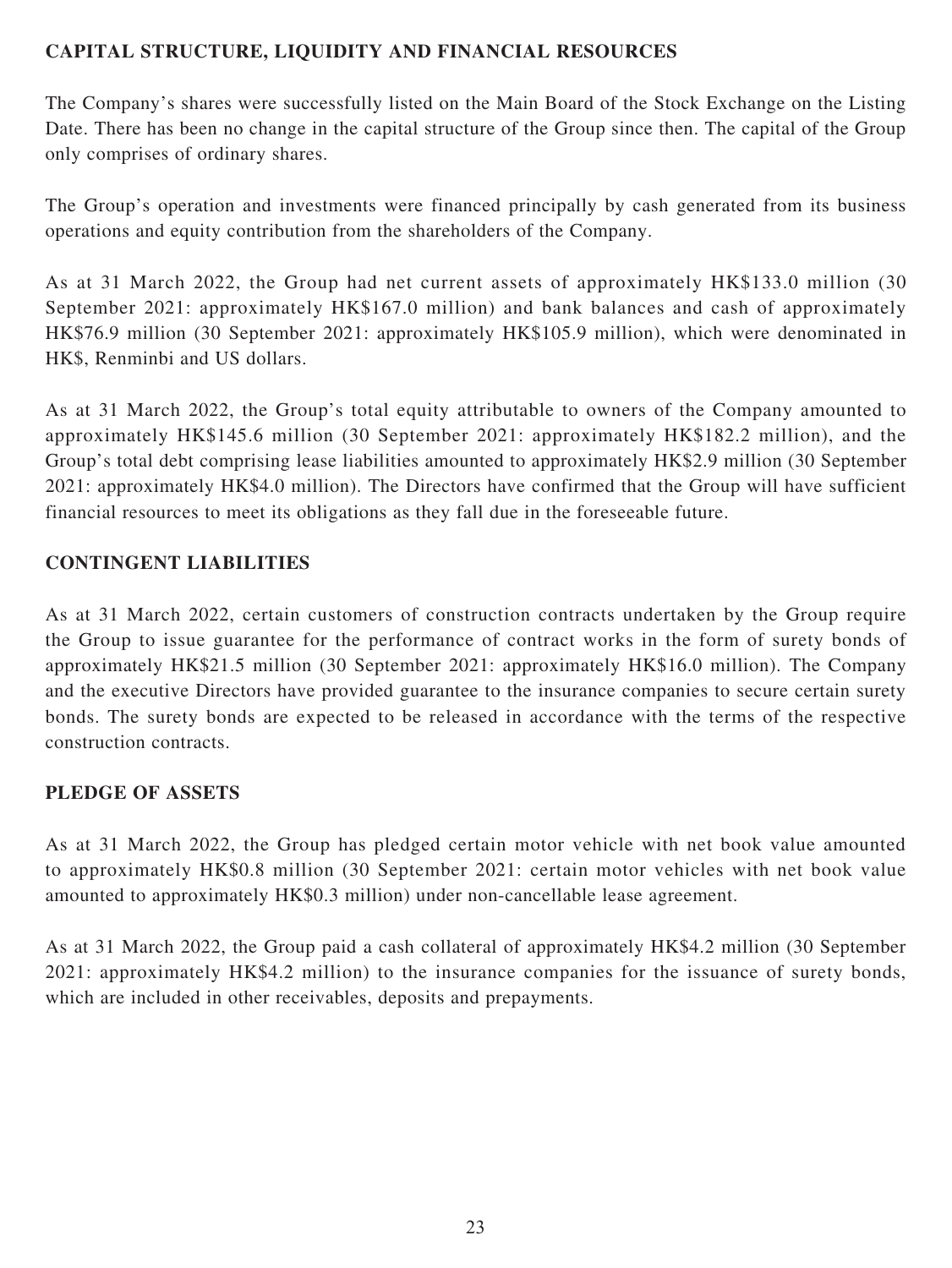# **SIGNIFICANT INVESTMENTS HELD, MATERIAL ACQUISITIONS AND DISPOSALS OF SUBSIDIARIES AND AFFILIATED COMPANIES, AND PLANS FOR MATERIAL INVESTMENTS OR CAPITAL ASSETS**

During the six months ended 31 March 2022, the Group did not have any significant investments, material acquisitions or disposals of subsidiaries and affiliated companies. Save as disclosed herein, the Group did not have other plans for material investments or acquisition of capital assets as at 31 March 2022.

## **CAPITAL COMMITMENTS**

As at 31 March 2022, the Group did not have any material commitments (31 March 2021: Nil).

# **TREASURY POLICIES**

The Directors will continue to follow a prudent policy in managing the Group's cash and maintaining a strong and healthy liquidity to ensure that the Group is well placed to take advantage of future growth opportunities.

# **FOREIGN CURRENCY RISK**

For the Group's operation in Hong Kong, the major revenue and expenses are denominated in HK\$, while there are certain monetary assets and monetary liabilities that are denominated in Renminbi and US dollars, which would expose the Group to foreign exchange risk. The Group currently does not have a foreign currency hedging policy. However, the management of the Company monitors foreign exchange exposure and will consider hedging significant foreign currency exposure when the need arises. For the Group's operation in the PRC, the major revenue and expenses are denominated in Renminbi.

# **GEARING RATIO**

As at 31 March 2022, the gearing ratio of the Group, which is calculated as the total debt (comprising lease liabilities) divided by total equity, was approximately 2.0% (30 September 2021: approximately 2.2%). The increase in gearing ratio was mainly due to the increase in lease liabilities for right-of-use assets recognised in current period.

### **EVENT AFTER THE REPORTING PERIOD**

Save as otherwise disclosed in this announcement, the Board is not aware of any other significant events requiring disclosure that have taken place subsequent to 31 March 2022 and up to the date of this announcement.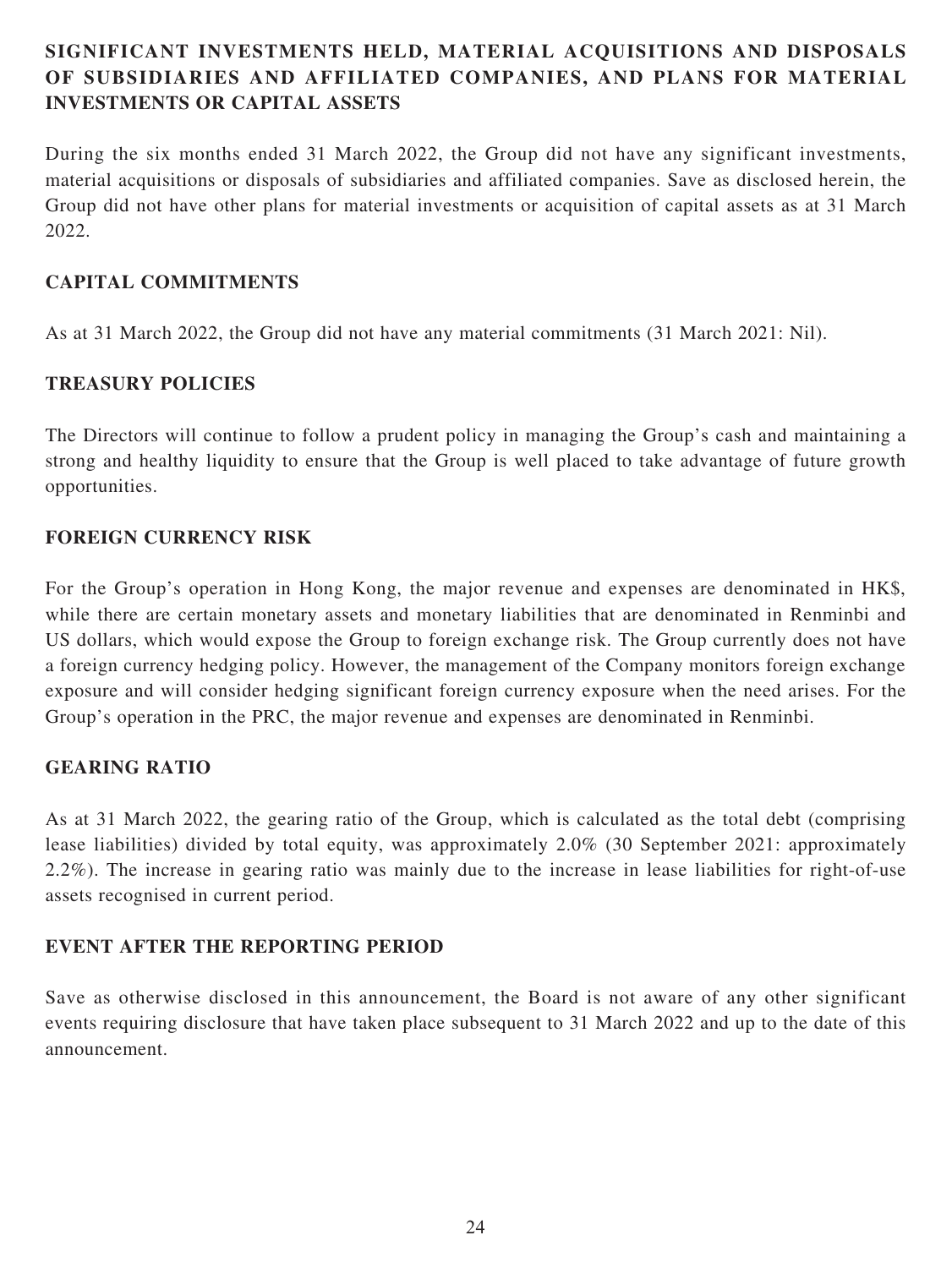### **INTERIM DIVIDEND**

No dividend was paid, declared or proposed during the six months ended 31 March 2022. The Board does not recommend the payment of an interim dividend for the six months ended 31 March 2022 (six months ended 31 March 2021: Nil).

# **EMPLOYEES AND REMUNERATION POLICIES**

As at 31 March 2022, the Group had 164 employees (31 March 2021: 62 employees). The increase in the number of employees was mainly attributable to the staff recruitment in the health management and consultancy business in the PRC for business development. Total staff costs for the six months ended 31 March 2022 amounted to approximately HK\$12.8 million (six months ended 31 March 2021: approximately HK\$11.7 million). Employees are remunerated based on their qualifications, position and performance. The remuneration offered to employees generally includes salaries, allowances and discretionary bonus. Various types of training were provided to the employees.

### **SEGMENT INFORMATION**

The Group's reportable and operating segments are as follows: (i) foundation and site formation works; (ii) general building works and associated services; (iii) other construction works; (iv) construction related consultancy services; and (v) health management and consultancy business. Details of the segmental information of the Group is disclosed in Note 3 of the notes to interim condensed consolidated financial statements of this announcement.

### **PURCHASE, SALE OR REDEMPTION OF THE COMPANY'S LISTED SECURITIES**

Neither the Company nor any of its subsidiaries has purchased, sold or redeemed any of the Company's listed securities during the six months ended 31 March 2022.

# **MODEL CODE FOR SECURITIES TRANSACTIONS BY DIRECTORS**

The Company has adopted the Model Code for Securities Transactions by Directors of Listed Issuers (the "**Model Code**") set out in Appendix 10 of the Listing Rules as the code of conduct regulating securities transactions of Directors. Having made specific enquiry, all Directors have fully complied with the required standards set out in the Model Code and its code of conduct during the six months ended 31 March 2022.

### **SHARE OPTION SCHEME**

The Company's share option scheme (the "**Scheme**") was adopted pursuant to resolutions passed on 17 September 2018 as to attract and retain the best available personnel, to provide additional incentive to employees (full-time and part-time), directors, consultants, advisers, distributors, contractors, suppliers, agents, customers, business partners or service providers of the Group and to promote the success of the business of the Group.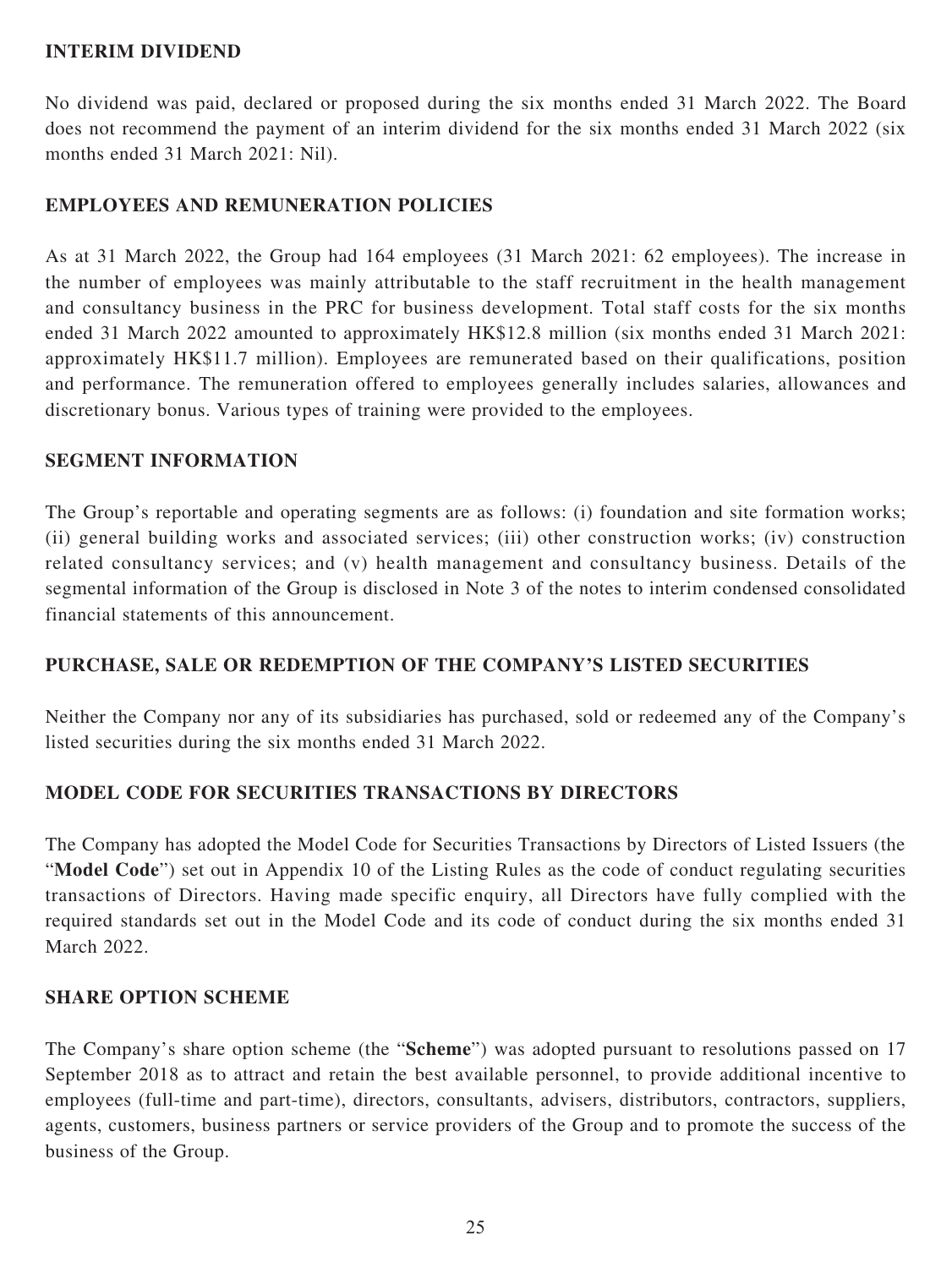Under the Scheme, the Board may, at their absolute discretion and subject to the terms of the Scheme, grant any employee (full-time or part-time), director, consultant or adviser of the Group, or any substantial shareholder of the Group, or any distributor, contractor, supplier, agent, customer, business partner or service provider of the Group, options to subscribe for shares of the Company. The basis of eligibility of any participant to the grant of any option shall be determined by the Board from time to time on the basis of his contribution or potential contribution to the development and growth of the Group.

Under the Scheme, the maximum number of shares issuable upon exercise of all options to be granted under the Scheme and any other share option schemes of the Company as from the adoption date must not in aggregate exceed 10% of all the shares in issue upon the date on which the shares are listed and permitted to be dealt in the Stock Exchange. The 10% limit may be refreshed at any time by obtaining approval of the Company's shareholders in general meeting provided that the total number of Company's shares which may be issued upon exercise of all options to be granted under the Scheme and any other share options schemes of the Company must not exceed 10% of the Company's shares in issue as at the date of approval of the refreshed limit. The aggregate number of the Company's shares which may be issued upon exercise of all outstanding options granted and yet to be exercised under the Scheme and any other share option schemes of the Company must not exceed 30% of the Company's shares in issue from time to time. No options may be granted under the Scheme or any other share option schemes of the Company if this will result in the limit being exceeded.

The total number of shares issued and to be issued upon exercise of the options granted to each participant (including both exercised and outstanding options) under the Scheme or any other share option schemes of the Company in any 12-month period up to date of grant shall not exceed 1% of the shares of the Company in issue. Where any further grant of options in excess of such limit, such further grant must be separately approved by shareholders of the Company in general meeting with such grantee and his/her close associates abstaining from voting.

Share options granted to a director, chief executive or substantial shareholder of the Company, or any of their respective associates must be approved by the independent non-executive Directors (excluding any independent non-executive director who is the grantee). Where any share options granted to a substantial shareholder or an independent non-executive Director of the Company, or any of their respective close associates would result in the total number of shares issued and to be issued upon exercise of all options already granted and to be granted to such person under the Scheme and any other share option schemes of the Company (including options exercised, cancelled and outstanding) in any 12-month period up to and including the date of such grant representing in aggregate over 0.1% of the shares of the Company in issue and having an aggregate value in excess of HK\$5 million must be approved by the Company's shareholders at the general meeting of the Company, with voting to be taken by way of poll.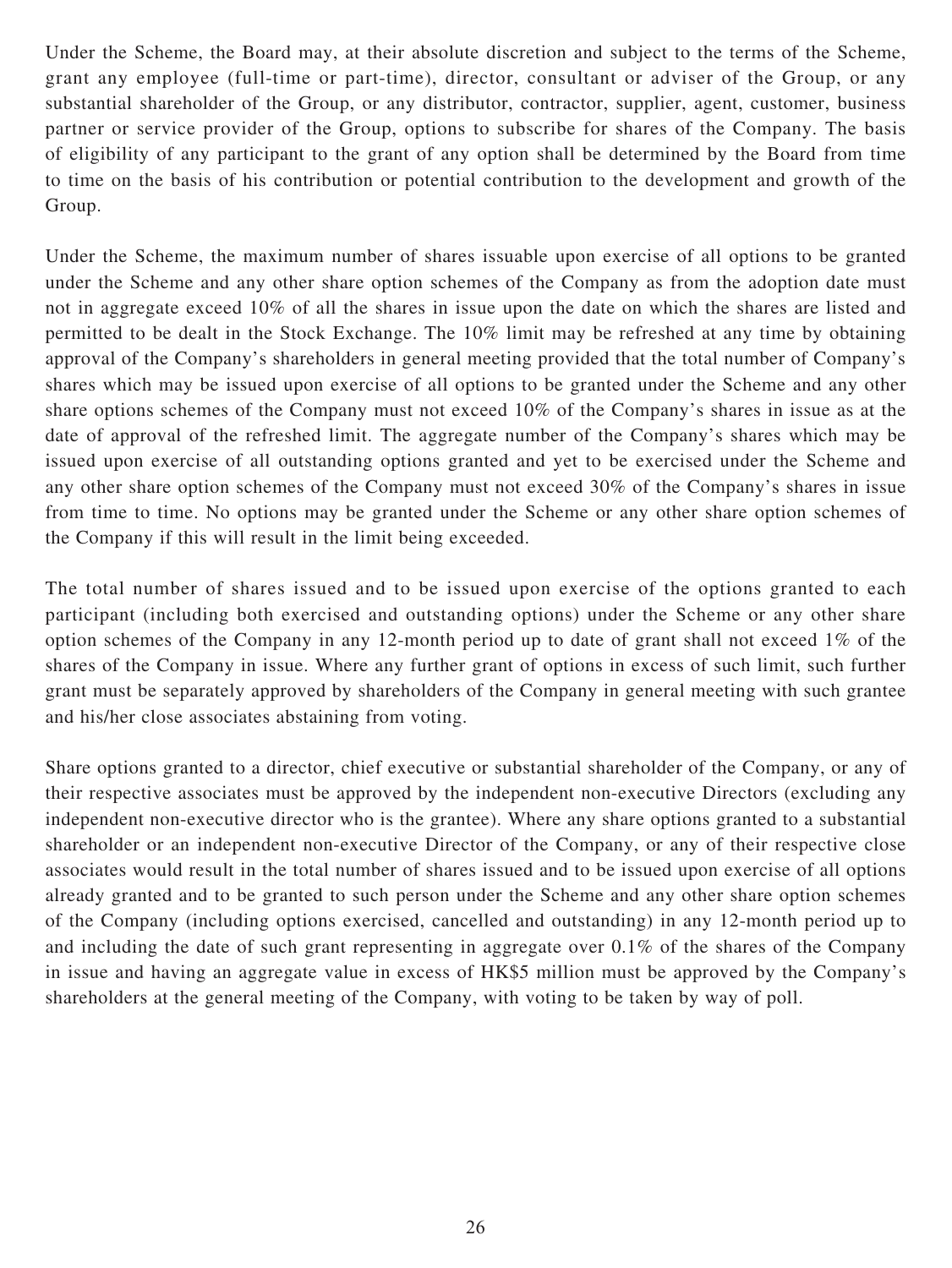An offer for the grant of options must be accepted in writing within 7 days inclusive of the day on which such offer was made. The amount payable by the grantee of an option to the Company on acceptance of the offer for the grant of an option is HK\$1. An option may be exercised in accordance with the terms of the Scheme at any time during a period as the Board may determine which shall not exceed ten years from the date of grant subject to the provisions of early termination thereof.

The subscription price shall be a price solely determined by the Board and notified to a participant and shall be at least the highest of: (i) the closing price of the Company's shares as stated in the Stock Exchange's daily quotations sheet on the date of grant of the option, which must be a business day; (ii) the average of the closing prices of the Company's shares as stated in the Stock Exchange's daily quotations sheets for the 5 business days immediately preceding the date of grant of the option; and (iii) the nominal value of the Company's share on the offer date of grant of the option.

The Scheme will remain in force for a period of ten years commencing on 17 September 2018 and shall expire at the close of business on the business day immediately preceding the tenth anniversary thereof unless terminated earlier by the shareholders at a general meeting of the Company.

For the six months ended 31 March 2022, no share option was granted, exercised, expired or lapsed and there is no outstanding share option under the Scheme.

# **CORPORATE GOVERNANCE PRACTICE**

The Company is committed to achieving and maintaining high standards of corporate governance, as the Board believes that good and effective corporate governance practices are key to obtain and maintain the trust of the shareholders of the Company and other stakeholders, and are essential for encouraging accountability and transparency so as to sustain the success of the Group and to create long-term value for the shareholders of the Company. The Company has adopted the principles and code provisions in the Corporate Governance Code (the "**CG Code**") as set out in Appendix 14 of the Listing Rules. The Company has fully complied with the CG Code during the six months ended 31 March 2022 up to the date of this announcement.

# **AUDIT COMMITTEE**

The audit committee of the Company (the "**Audit Committee**") was established on 17 September 2018. The chairman of the Audit Committee is Mr. Pang Ka Hang, the independent non-executive Director, and other members include Mr. Leung Bing Kwong Edward and Mr. Wong Chun Nam, the independent non-executive Directors. The written terms of reference of the Audit Committee are posted on the Stock Exchange's website and on the Company's website.

The primary duties of the Audit Committee are mainly to review the financial information and reporting process, internal control procedures and risk management system, audit plan and relationship with external auditors and arrangements to enable employees of the Company to raise, in confidence, concerns about possible improprieties in financial reporting, internal control or other matters of the Company.